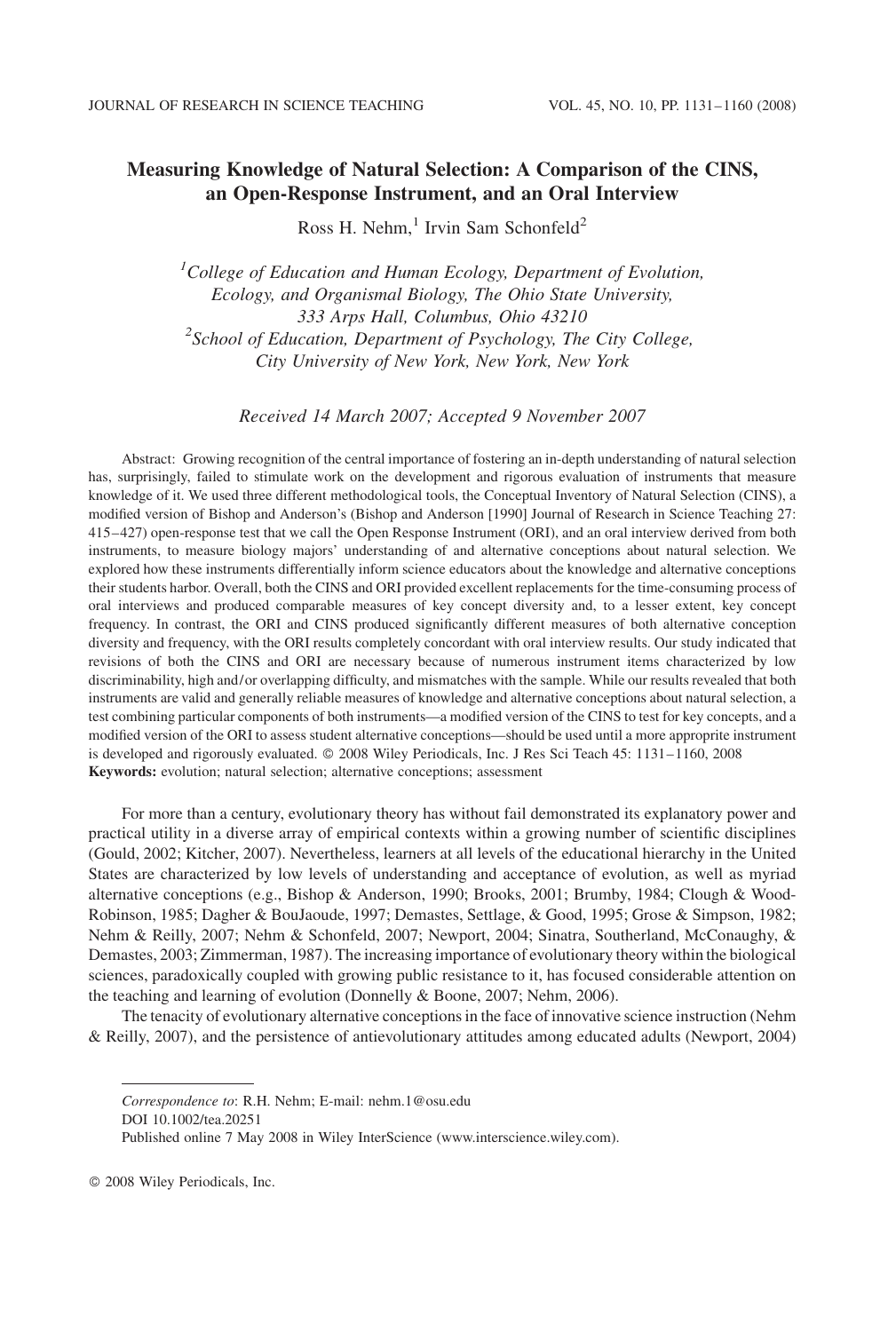have spurred several research programs to explicate the causes of resistance to evolution, and shed light on solutions to the problem of this resistance. Specifically, scholarly work has begun to explore (1) the precise interrelationships among cognitive, affective, epistemological, and religious variables that contribute to antievolutionary views in individuals of different ages and educational backgrounds (e.g., Colburn & Henriques, 2006; Dagher & BouJaoude, 1997; Ingram & Nelson, 2006; Sinatra et al., 2003; Southerland & Sinatra, 2003); (2) the design, implementation, and evaluation of interventions that promote accurate cognitive models of evolution (Crawford, Zembal-Saul, Munford, & Friedrichsen, 2005; Jackson, Doster, Meadows, & Wood, 1995; Nehm & Reilly, 2007; Scharmann, 1993); and (3) methods for reducing levels of antievolutionary attitudes in students and teachers (Nehm & Schonfeld, 2007; Scharmann & Harris, 1992).

Evolution in general and natural selection in particular continue to function as the conceptual framework upon which the ever-expanding domain of contemporary biological science is built (Gould, 2002; Kitcher, 2007). Likewise, evolution and natural selection serve as unifying concepts that provide curricular coherence for the life science strands of the National Science Education Standards as well as many state standards (Donnelly & Boone, 2007; Lerner, 2000; NRC, 1996; Skoog & Bilica, 2002). Although the impact of the national and state standards pertaining to evolution is debatable (Donnelly & Boone, 2007; Moore, 2001; Skoog & Bilica, 2002), no science or science education organizations have questioned the inclusion, or importance, of evolution and natural selection in these standards.

Growing recognition of the central importance of fostering an in-depth understanding of evolution and natural selection has, surprisingly, failed to stimulate work on the development and rigorous evaluation of instruments that measure knowledge of, and alternative conceptions about, natural selection in learners of different ages and educational backgrounds (Liu & Lesniak, 2005; Nehm, 2006; NRC, 2001). This dearth of attention to assessment makes evaluation of the effectiveness of national and state standards, as well as particular pedagogical strategies used to teach them, difficult if not impossible. Indeed, only two instruments for measuring knowledge of natural selection have been developed: (1) Bishop and Anderson's (1990) essay instrument and (2) the Conceptual Inventory of Natural Selection (CINS; Anderson, Fisher, & Norman, 2002). Both instruments were developed for populations of undergraduate non-majors; no validated instruments are available for use on undergraduate majors or biology teachers.

Despite their extensive use by science educators (Anderson et al., 2002), the CINS and the Bishop and Anderson essay test remain in need of rigorous validation and replication. Indeed, despite criticisms in the literature (Anderson et al., 2002; Nehm, 2006), no empirical work has explored the putative deficiencies of these instruments, and nothing is known about how they differentially capture knowledge of and alternative conceptions about natural selection. Additionally, neither instrument has been employed to measure knowledge of, or alternative conceptions about, natural selection in samples primarily comprised of minority undergraduates. Finally, no work has explored whether these instruments are suitable for the assessment of evolutionary knowledge in biology majors.

This study focuses on the conceptual understanding of natural selection in minority undergraduate biology majors, many of whom will go on to become science teachers, medical professionals, and scientists. Specifically, we attempt to assess biology majors' understanding of, and alternative conceptions about, natural selection using three different methodological tools: (1) the CINS (Anderson et al., 2002), (2) an Open Response Instrument (ORI) that was partly derived from Bishop and Anderson's (1990) essay test (Nehm & Reilly, 2007); and (3) an extended oral interview based on questions from both instruments. We explore how these different tools differentially inform science educators about the knowledge and alternative conceptions that students harbor, and whether these instruments are suitable for use with samples of undergraduate biology majors.

## Materials and Methods

#### Sample Characteristics

This study was conducted using two samples (classes) of biology majors in their second semester at a large minority-serving urban university located in the northeastern United States. Enrollment in the secondsemester course was contingent upon successful completion of the first semester of introductory biology, which covered genetics and cell biology. Student data collected in the second-semester course took place after instructional units on evolution and natural selection were completed. The racial and ethnic distribution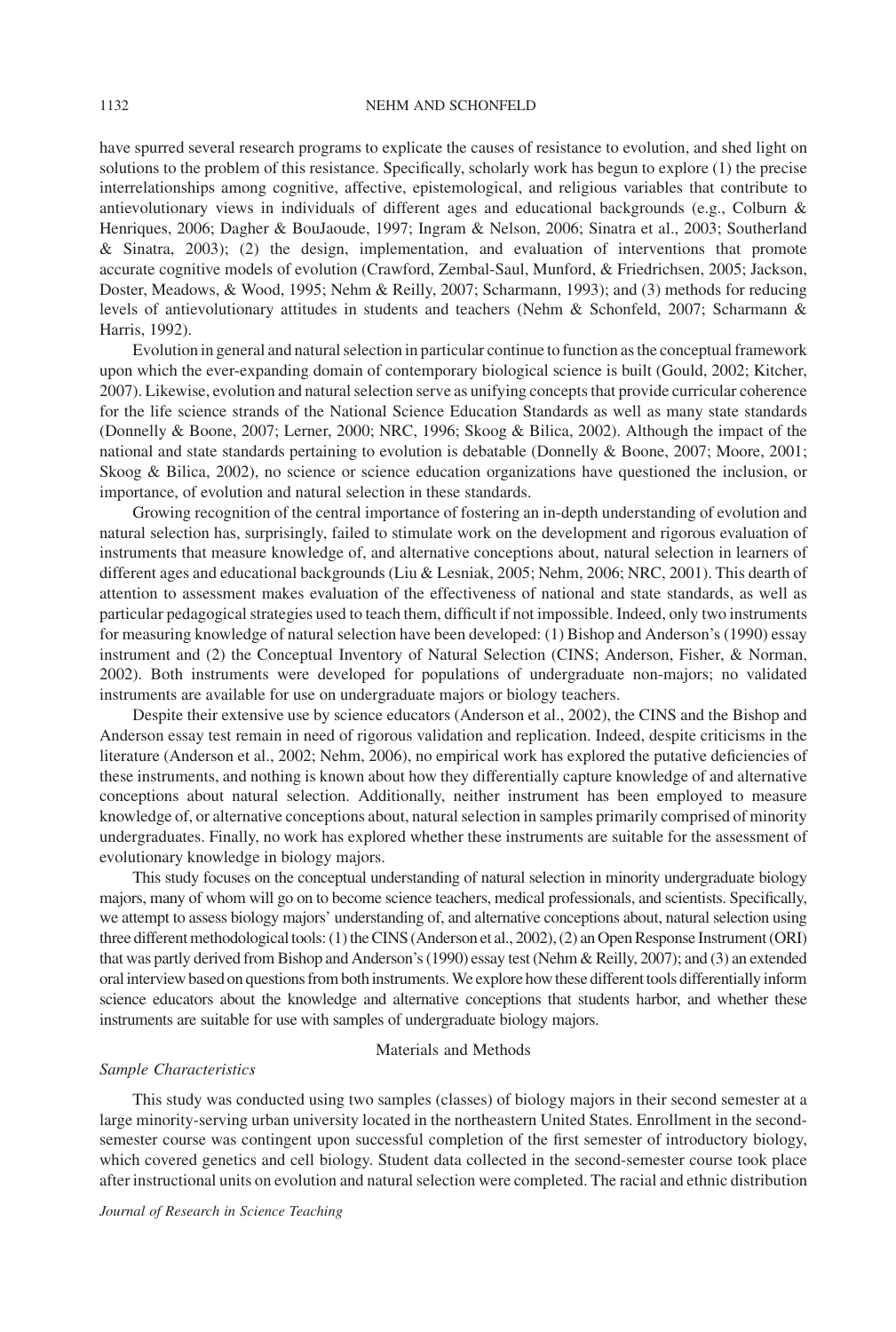of students in both samples closely approximated that of science majors at the institution (Hispanic: 32.5%; African-American: 30.12%; Asian: 25.5%; native Americans: 0.09%; non-Hispanic White: 11.75%). Compared to participants in previous evolution-education studies, participants in this study are different: they are mostly minority undergraduate science majors; they are of slightly older age; a greater proportion is female. These differences may restrict the comparability of this study to studies of other student populations and learning contexts.

In Sample G, 100 students voluntarily completed the CINS and ORI (99% participation rate) and 18 students volunteered for associated oral interviews. The mean age of students was 21 years ( $SD = 4.37$ ) and their ages ranged from 17 to 35 years. Females comprised 60.6% of the sample. In Sample N, 82 students completed the ORI only (82% response rate). Instructor-imposed time constraints prevented the implementation of the CINS in Sample N. As in Sample G, the mean age of students in Sample N was 21 years ( $SD = 4.24$ ) and their ages ranged from 17 to 36 years. Sample N was also mostly (60.6%) female. The difference in the proportions of non-Hispanic White students in Samples N and G (10% vs. 15%, respectively) was non-significant; additionally, the percentage of students who self-reported being taught natural selection in high schools (99% vs. 84%) was statistically significant ( $p < 0.01$ ).

## Characteristics of the Open Response Instrument (ORI) and the Conceptual Inventory of Natural Selection (CINS)

Two paper-and-pencil instruments were used to measure student knowledge and alternative conceptions of natural selection. The first, referred to as the Open Response Instrument (hereafter: ORI), was developed using questions from earlier studies: three questions from Bishop and Anderson's (1990) essay test and two questions from Nehm and Reilly (2007). The instrument thus comprised five open-ended essay questions: (1) Please define natural selection to the best of your ability; (2) Explain why some bacteria have evolved a resistance to antibiotics (i.e., the antibiotics no longer kill the bacteria); (3) Cheetahs (large African cats) are able to run faster than 60 miles per hour when chasing prey. How would a biologist explain how the ability to run fast evolved in cheetahs, assuming their ancestors could run only 20 miles per hour? (4) Cave salamanders (amphibian animals) are blind (they have eyes that are not functional). How would a biologist explain how blind cave salamanders evolved from ancestors that could see? (5) If biologists wanted to speed up evolutionary change, how would they do it? Students were asked to ''Be as complete as you can'' both on the instrument and in an oral script, and given one-half page of empty space to answer each question. Just prior to the implementation of the instrument, the proctors also announced ''Please answer as completely as possible.'' The ORI was designed to be completed during class in 25 minutes or less, and nearly all students who participated in a prior study were able to provide detailed responses to the questions under these conditions (Nehm & Reilly, 2007).

The ORI was designed to measure undergraduate biology majors' knowledge about natural selection at differing levels of complexity. The five open-response questions on the instrument (see above) were ordered such that they began by requesting familiar concrete knowledge (e.g., ''define natural selection'') and ended with unfamiliar abstract problem-solving questions (e.g., "how might a biologist try to speed up evolutionary change?''). These questions, all of which focused on natural selection, were designed to parallel Bloom's Taxonomy, which organizes different types of categories of knowledge by levels (Bloom, 1956). For example, Bloom's Level 1 Knowledge category includes cognitive tasks involving the observation and recall of information, such as an awareness of dates, events, places, and major ideas. In contrast, the Level 4 Application category includes tasks such as employing information, methods, or concepts in new situations to solve problems, which is an example of higher-order thinking. Thus, the ORI attempted to gauge students' sophistication at solving different types of evolutionary problems.

The second instrument used in this study was the closed-response (multiple-choice) Conceptual Inventory of Natural Selection (hereafter: CINS) which was developed to measure similar types of knowledge as the ORI (Anderson et al., 2002). The CINS offered one correct response option for each question ( $n = 20$ ) as well as a series of distractors derived from well-documented alternative conceptions (Anderson et al., 2002).

The ORI and CINS differ in several respects: (1) number of questions (5 vs. 20); (2) format of the questions (open- vs. closed-response); and (3) use of alternative conception distractors (absent in the ORI).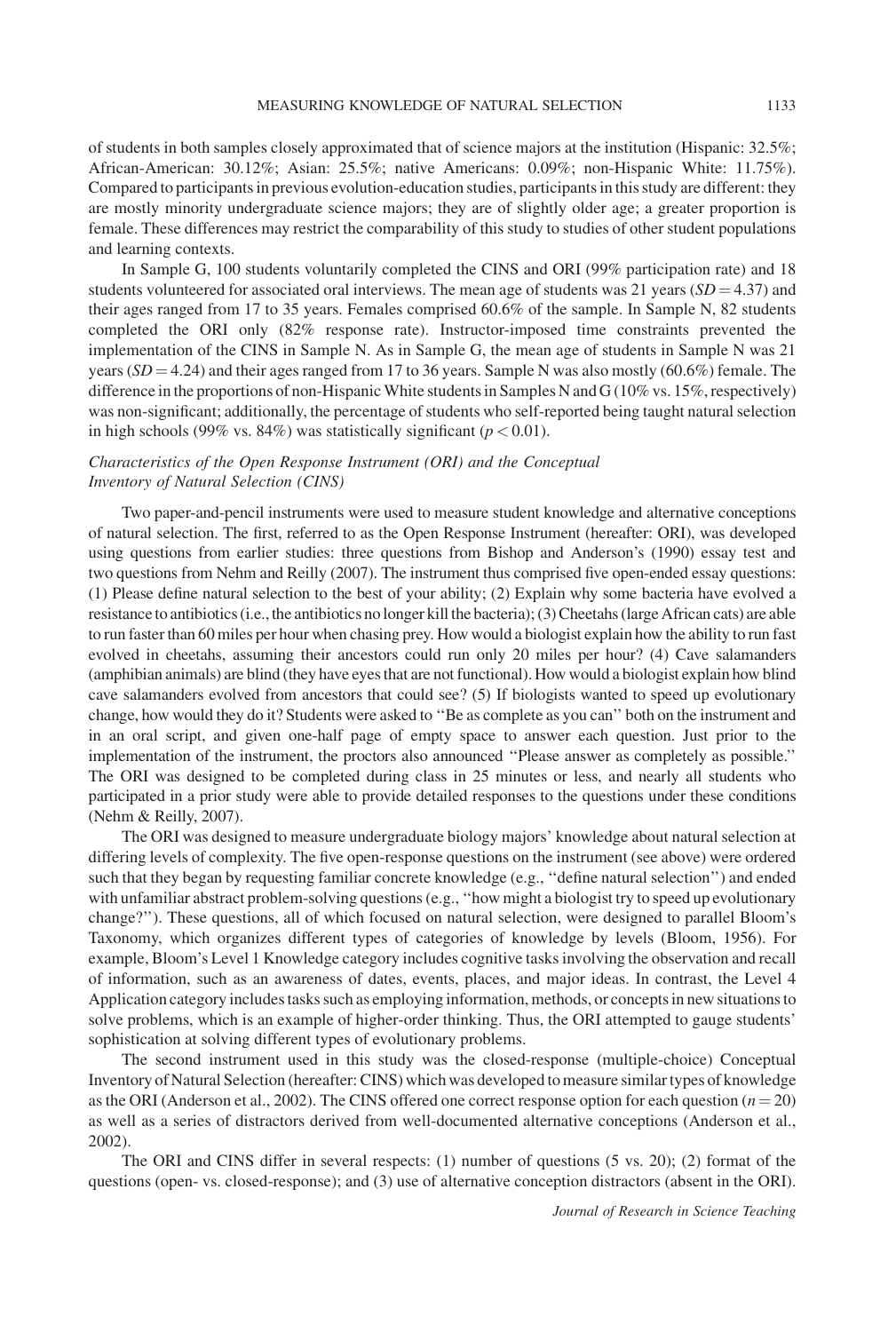Additionally, the ORI was developed in order to measure potential learning gains in biology majors, whereas the CINS was employed and validated on a cohort of non-majors. The two instruments are nevertheless similar in several respects: (1) both attempt to measure knowledge of natural selection; (2) both were designed to be completed in less than 30 minutes; and (3) both were designed for use with samples of college undergraduates.

The content validity of both instruments is reflected in their having been designed by subject area experts to cover key concepts specific to the domain of knowledge we call natural selection (Mayr, 1982; also see the Section called Variable Coding and Tabulation). Moreover, the ORI was developed with the twin contentvalidational aims of accurately identifying both student knowledge and student alternative conceptions (see Variable Coding and Tabulation Section).

## Discriminant Validity Instrument

In order to explore the discriminant validity of the CINS and ORI, we developed a multiple-choice science test on a subject other than evolution. This test was developed using questions from the New York State Regents earth science exams from 2001 to 2006. The Regents exam questions were designed to measure earth science knowledge in high school students who have taken a year-long earth science class. We considered a high-school-level, closed-response test on rocks to be appropriate for our study of discriminant validity for several reasons: (1) the vast majority of undergraduates in our sample did not take the earth science Regents coursework or exams; (2) the test questions are of a level appropriate for first-year college students; and (3) the test was similar in format and structure to the CINS, and therefore might expose students who are good at taking multiple-choice exams despite little knowledge of rocks. The closed-response, tenquestion rock test was administered to all oral interview participants ( $n = 18$ ). We assessed discriminant validity by examining the correlation between participant scores on the CINS and ORI and the rock test. Cases of significant correlations between the rock test, on the one hand, and the CINS and ORI, on the other, would call into question the construct validity of the CINS and ORI.

#### Oral Interviews

Oral interviews were conducted on the voluntary participants from Sample G (see above). The interviews lasted approximately 25 minutes (mean  $=$  24.8 minutes, min.  $=$  15.5, max.  $=$  39.1). These participants exhibited a broad array of scores on both the CINS  $(30-100\%$ , mean = 66%) and the ORI  $(58-100\%)$ , mean = 80%). To ensure content validity the oral interview was designed such that it comprised four questions, two from Bishop and Anderson's original essay test (1990), one from the CINS, and one from the ORI (1) ''A number of mosquito populations no longer die when DDT (a chemical used to kill insects) is sprayed on them, but many years ago DDT killed most mosquitoes. Could you explain why many mosquitoes don't die anymore when DDT is sprayed on them?''; (2) ''Seals can remain underwater without breathing for nearly 45 minutes as they hunt for fish. How would a biologist explain how the ability to not breathe for long periods of time has evolved, assuming their ancestors could stay underwater for just a few minutes?''; (3) Question 13 from the CINS (Anderson et al., 2002); and (4) Question 4 from the ORI (see above).

#### Variable Coding and Tabulation

The first set of variables extracted from the ORI related to student knowledge of the seven key concepts of natural selection (Mayr, 1982; hereafter: key concepts): (1) the causes of phenotypic variation (e.g., mutation, recombination, sexual reproduction); (2) the heritability of phenotypic variation; (3) the reproductive potential of individuals; (4) limited resources and/or carrying capacity; (5) competition or limited survival potential; (6) selective survival based on heritable traits; (7) a change in the distribution of individuals with certain heritable traits.

A coding rubric was developed, piloted, refined, and used to score student responses such that the use of a key concept in an explanation of evolutionary change counted as one point. Thus, an essay response that employed all seven key concepts received seven points. After initial scoring, the essays were blindly recoded using the same rubric in order to test the precision of the coding rubric and the consistency of the raters. Scorer reliability or cross-rater consistency was assessed by calculating the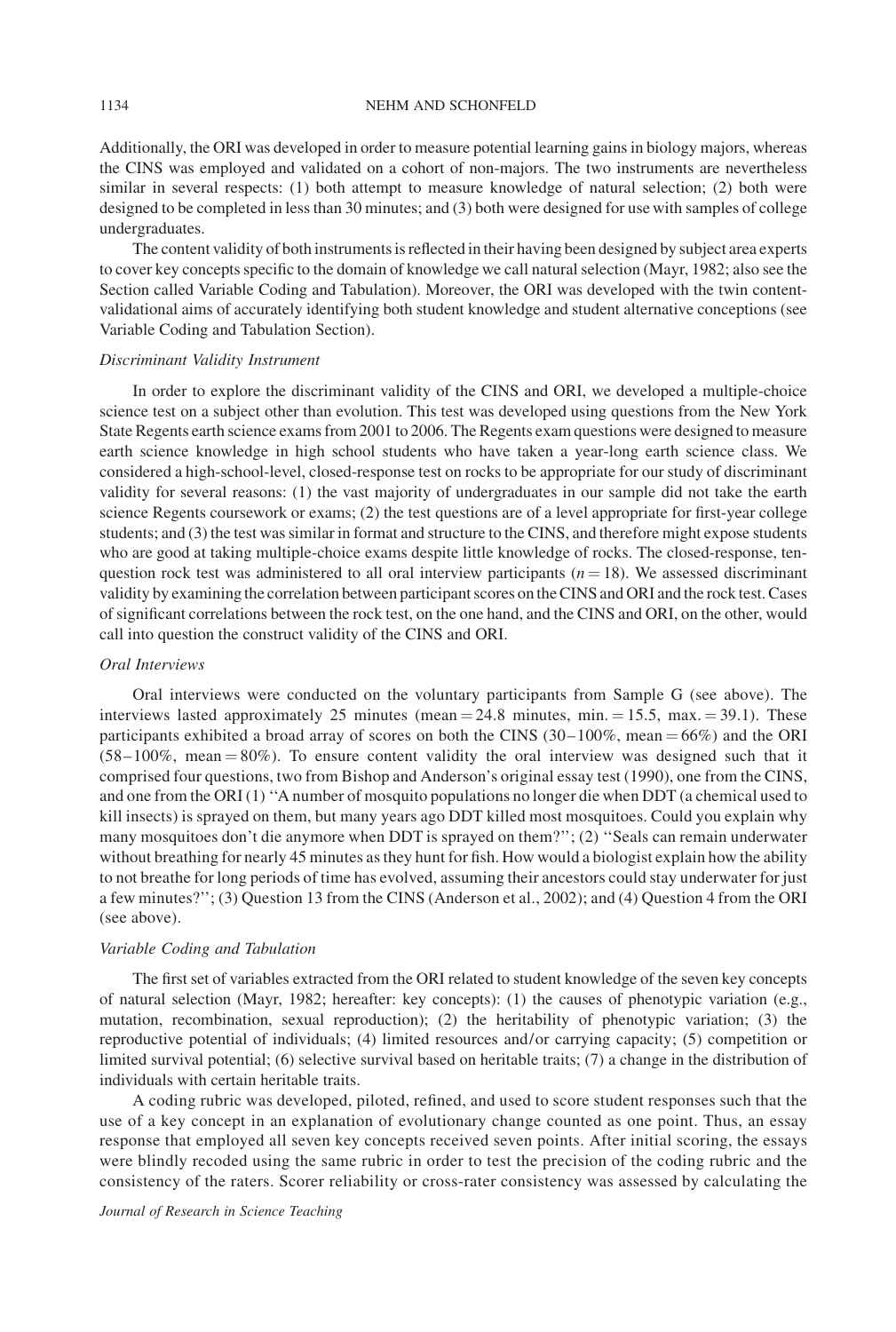Pearson correlation coefficients between the number of key concepts identified by each of the two raters. The results indicated statistically significant correlations for both of the ORI questions scored for key concepts  $(r = 0.78, p < 0.001; r = 0.77, p < 0.001)$ . Thus, the scoring rubric appeared to be sufficiently clear, and the raters sufficiently consistent, for reliable coding of key concepts. The coding rubric was used to quantify the presence or absence of the seven key concepts in each of the students' five essay questions (see above). These scores were tallied separately for each question, collectively for each student, and collectively for all students. In addition, the number of different key concepts used among all five questions (hereafter: key concept diversity) was scored for each student and collectively for all students.

The second set of variables extracted from the ORI related to student alternative conceptions concerning natural selection (hereafter: alternative conceptions). A coding rubric was developed that contained alternative conceptions about natural selection and evolution. These alternative conceptions have been extensively documented in the research literature (e.g., Bishop & Anderson, 1990; Nehm & Reilly, 2007). This rubric was used in order to measure the magnitude and distribution of commonly observed student alternative conceptions (e.g., needs cause evolutionary changes to take place; the use or disuse of traits explains their appearance/disappearance; traits appear only when they are needed; all individuals in a population develop new traits simultaneously, etc., [see Bishop & Anderson, 1990; Nehm & Reilly, 2007]), as well as to capture any novel alternative conceptions elicited by the instrument. Cross-rater consistency in enumerating alternative conceptions was assessed using the Pearson correlation coefficient. Two raters blindly coded the number of alternative conceptions in the salamander essay question. The analysis produced statistically significant correlations between the raters' scores ( $r = 0.82$ ,  $p < 0.01$ ). Thus, the scoring rubric appeared to be sufficiently clear, and the raters sufficiently consistent, for reliable coding of alternative conceptions.

Student responses were scored such that the use of an identifiable alternative conception in an evolutionary explanation counted as one point, with no upper limit to the number of alternative conceptions recognized per essay. Unanticipated (i.e., unspecified on the rubric) alternative conceptions captured in this manner included (1) survival of the fittest means survival of the fittest species; (2) "fit" = dominant and "unfit" = recessive, in the allelic sense; (3) "genetic drift" = gene flow between different species; (4) drastic climate change is required for evolution to occur; (5) heritable ''compensation'' of one trait occurs when another faculty is lost, for example, ''super'' hearing or smell was attributed to suddenly blind salamanders; and (6) humans are incapable of affecting evolution in any way. The coding rubric was used to quantify the presence or absence of these alternative conceptions, and scores were tallied for each question, collectively for each student, and collectively for all students. In addition, the number of different alternative conceptions used among all five questions (hereafter: alternative conception diversity) was scored for each student and collectively for all students.

In addition to measuring student performance using separate key concept and alternative conception measures, we used the Natural Selection Performance Quotient (NSPQ) of Nehm and Reilly (2007) to quantify student knowledge and alternative conceptions. The NSPQ takes a ratio of key concept diversity to the sum of key concept diversity plus alternative conception diversity, and multiplies it by the ratio of key concept diversity to total possible key concepts, and thereby produces a single grade-like score (i.e., 0–100). The first term expresses the proportion of the students' answers that were correct, and the second expresses how the correct proportion compared to the most complete possible answer (Nehm & Reilly, 2007). Exponents were chosen to calibrate the NSPQ scale (see Nehm & Reilly, 2007) such that it conformed to our assessment that four key concepts would result in a score above 65 (i.e., passing). In addition to permitting the visualization of student knowledge on a single scale, the NSPQ also distinguishes clearly between students who have problems with their understanding of natural selection, despite displaying significant knowledge, and those students with no alternative conceptions who displayed differing levels of knowledge (Nehm & Reilly, 2007, Table 3, p. 267).

Scoring of the closed-response CINS instrument was more straightforward than scoring the ORI. All correct CINS responses represented key concepts and all incorrect CINS responses represented alternative conceptions. Because the CINS contained the same key concept and alternative conception options in several questions, it was possible to calculate a standardized measure of key concept diversity and alternative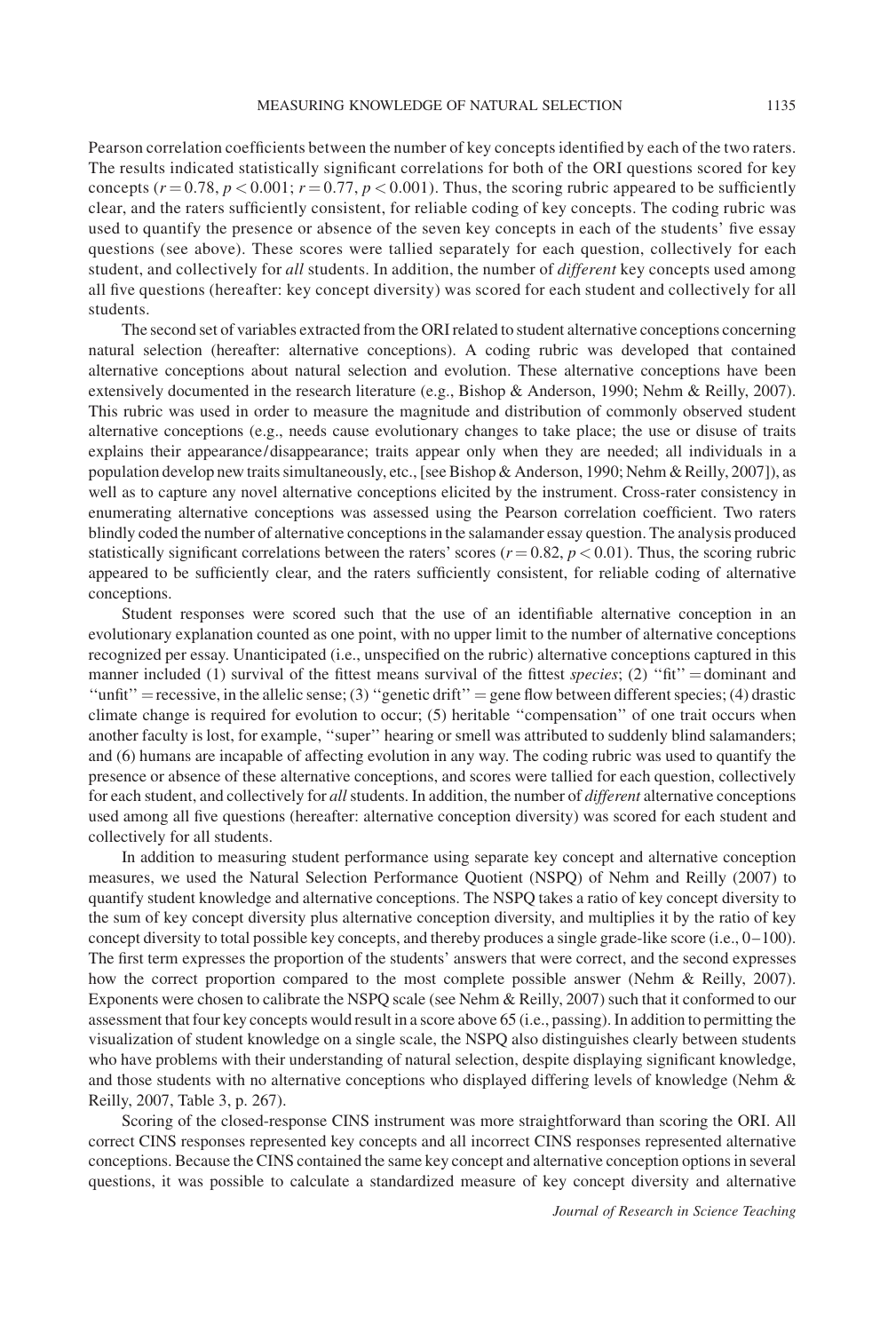conception diversity (in parallel to the ORI diversity variables discussed above). That is, we measured key concept and alternative conception diversity for each student and collectively among all students.

Scoring of the rock test was based on a percentage score, where  $100\%$  represented 10 correct items.

The coding of the oral interview was similar to that of the ORI. A coding rubric was developed, piloted, refined, and used to score student responses such that the use of a key concept in an explanation of evolutionary change counted as one point (up to seven total, see above) and the use of an identifiable alternative conception counted as one point, with no upper limit to the number of alternative conceptions recognized per answer. Tallies were made for the number and diversity of key concepts and alternative conceptions per person. Additionally, we calculated an overall interview score:  $-1$  = clear evidence of a faulty mental model of natural selection and numerous alternative conceptions;  $0 =$  ambiguous evidence: some correct concepts present, some alternative conceptions present, but unclear evidence whether an accurate mental model of natural selection is being employed; and  $1 =$  clear, unambiguous evidence of an accurate working model of natural selection lacking alternative conceptions. Cross-rater consistency of oral interview scores was assessed by calculating Spearman rank-order correlations on overall interview scores  $(i.e.,  $-1, 0,$  or 1). Ten randomly selected interviews were recoded by two independent raters and found to be$ very closely matched ( $n = 10$ ,  $r = 0.96$ ,  $p < 0.001$ ). Finally, we note that the oral interviews were blindly coded prior to comparisons to the ORI, CINS, and rock test scores.

#### Methodological Framework and Analyses

Both Classical Test Theory (CTT) and Item Response Theory (IRT) were used as analytical and methodological frameworks for our study. Although IRT is currently considered a more advantageous psychometric approach (Bond & Fox, 2001), Anderson et al. (2002) used CTT to evaluate and validate the CINS, and we wanted to compare results from our study to theirs using the same methodological framework. CTT explores item attributes (e.g., item difficulty) within the context of the particular population sampled (Libarkin & Anderson, 2006). IRT, in contrast, assumes that the characteristics of particular instrument items are independent of the abilities of the sample participants (Libarkin & Anderson, 2006). CTT is a traditional psychometric approach that we used as a context for documenting instrument attributes such as reliability and validity. Specific measures included the calculation of item discriminability and difficulty, and factor analyses of response correlation patterns. Variable means and correlations, question discriminability, difficulty, and reliability (Cronbach's  $\alpha$ ) and principal components analysis (PCA) were calculated for the CINS and ORI data using SPSS 12.0.

Rasch analysis (Boone & Scantlebury, 2006) is an increasingly common IRTapproach for investigating the reliability and validity of instruments in science education (Liu & Boone, 2006, chapters therein). Rasch analysis produces conceptually analogous, but empirically different, measures of reliability, validity, and item difficulty than traditional CTT measures (Bond & Fox, 2001). We used WINSTEPS software (Linacre, 2006) to perform the Rasch analysis, therein quantifying item difficulty, redundancy, and person-item relationships (Boone & Scantlebury, 2006). Finally, we explored the concordance and discordance of results derived using traditional and Rasch model analyses.

#### Results

#### Open Response Instrument

Quantitative Measures of Student Knowledge Using the ORI. The ORI was used to measure secondsemester biology majors' knowledge and alternative conceptions of natural selection. Key concept diversity scores derived from the ORI revealed acceptable averages: 4.33 for Sample N and 3.78 for Sample G. Similarly, in Sample N, 70% of students employed four or more key concepts and in Sample G 58% of students employed more than four key concepts. Thus, on average, biology majors were using about four (out of a possible seven) key concepts of natural selection in their explanations of evolutionary change. We illustrate several examples of participant key concept use below:

''Natural selection is the unequal survival at reproduction among individuals in a population due to having unique traits that will be favored or unfavored by the environment.'' (Sample G, #36. key concepts: differential survival, variation).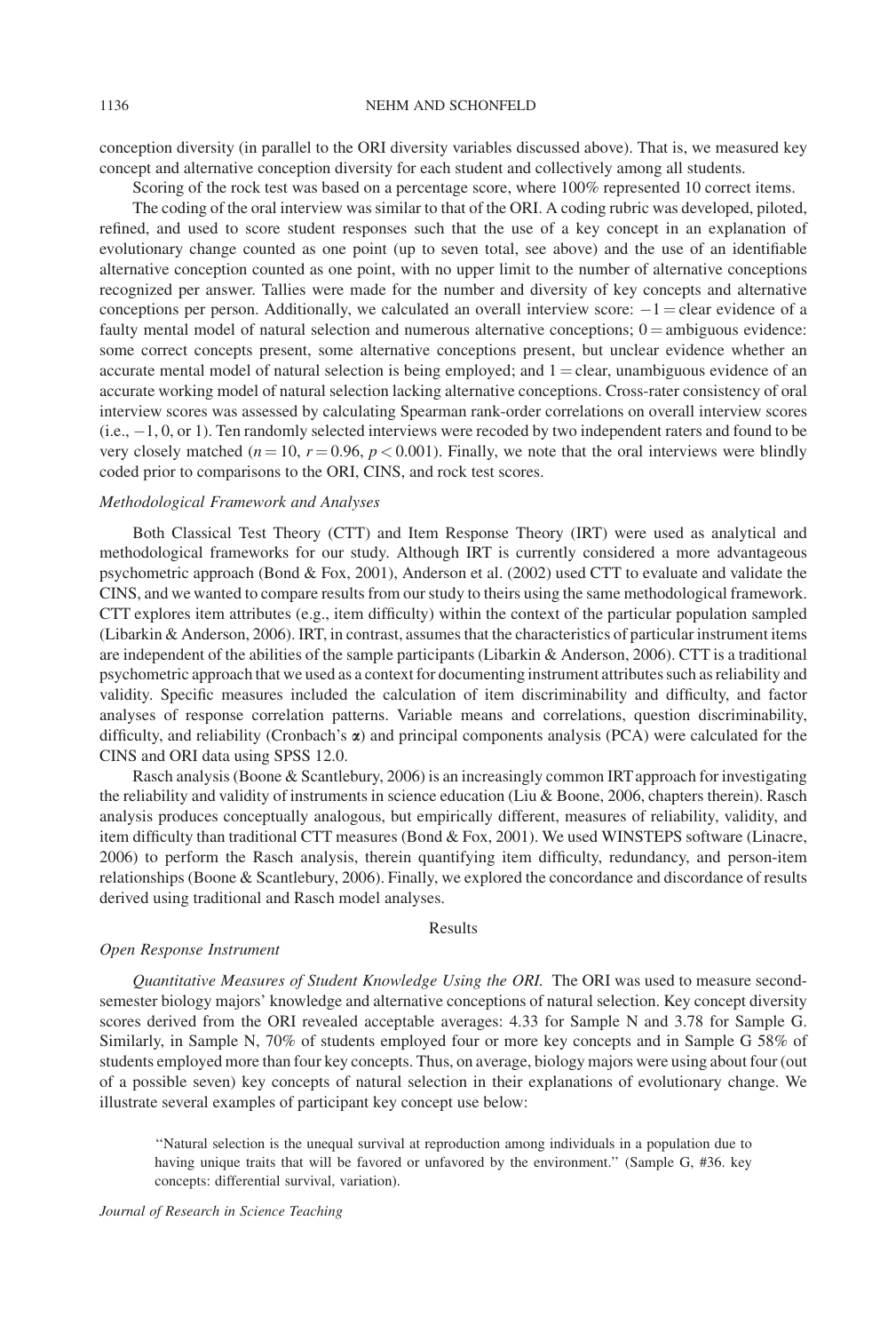''It is likely that cheetahs are competing with other predators while chasing prey. Through mutations, some cheetahs developed the ability to run extremely fast, 60 miles per hour, and it was these cheetahs that were able to find food, survive, have offspring, and pass on their genetic athleticism on to their offspring.'' (Sample G, #40. key concepts: causes of variation, heritability, selective survival, resources, competition).

''The bacteria that had no resistance to a certain antibiotic died quickly, and the bacteria that had some resistance survived and without competition from the bacteria with no resistance, the bacteria with resistance increased in ratio to those without resistance.'' (Sample G, #32. key concepts: competition, selective survival, change in the frequency of individuals in a population).

''Blind cave salamanders must be a product of genetic drift. As their ancestors populated the cave (which was a new territory at first), the genetic variation was reduced compared to that of their home population. Over time this caused a change in the allele frequency. This factor as well as mutation may have led to their having eyes that are not functional. Since the cave is dark the mutation did not hinder their survival'' (Sample G, #36. key concepts: genetic variation, inheritance, selective survival based on heritable traits).

Alternative conception scores revealed a different result than key concept results. Mean alternative conception diversity was relatively high in both samples: 1.9 in Sample G and 2.4 in Sample N. Additionally, only 14% of students in Sample G and 30% of students in Sample N employed no alternative conceptions on the ORI. NSPQ averages, which provide a single metric encompassing both key concept and alternative conception diversity on a 0–100 scale, were 74 and 79 for Samples G and N, respectively. Overall, while key concept use was relatively high, alternative conceptions formed a large component of biology majors' explanations of evolutionary change after a year of biology. Four examples of participant alternative conception use are shown below:

''Natural selection is the process by which organisms survive over a period of time. The species with characteristics either genetic or adapted that benefit their survival are the ones that live while the other less beneficial species dies.'' (Sample G, #50. alternative conceptions: species vs. individuals, and acclimation influences survival).

''Some bacteria have evolved a resistance to antibiotics because they have been exposed to it long enough, and have evolved some way of making their bodies antibiotic resistant'' (Sample G, #24 alternative conceptions: environmental exposure causes change).

''The ability to run fast evolved in cheetahs by their leg structure. The ones who were able to run faster positioned their legs in such a way that over generations of time, it became an environmentally controlled mutation. Those who were able to run fast were able to survive, thus now cheetahs all can run fast because the [illegible] cheetahs are dead with their offspring.'' (Sample G, #50 alternative conceptions: inheritance of acquired characteristics).

''The salamanders didn't need sight to survive: their eyes became useless and thus blind. Like our pinky, useless and eventually it will fall off.'' (Sample G, #54 alternative conceptions: use and disuse).

Key Concept and Alternative Conception Frequencies. Table 1 summarizes the number, percentage, and rank of the seven key concepts of natural selection extracted from the ORI from Samples N and G. The goal of this analysis was to document the most common concepts used by students in their explanations of evolutionary scenarios. Percentages for each key concept category were calculated relative to the total number of key concepts mentioned; these percentages therefore do not measure absolute response rates for each key concept in the sample. In both samples, students employed all seven key concepts to varying degrees. Key concept six (''certain phenotypes do better and leave more offspring'') was the most commonly elicited key concept in both samples (91.5% Sample N; 74% Sample G). ''Overproduction of offspring'' was the least commonly used key concept in Sample N (18%), and ''competition'' was the least commonly used key concept in Sample G (9%). Considerable variation exists in the relative ranks of key concepts between the two samples, but both samples produced evidence of key concept use for all of the major conceptual components of natural selection (Figure 1).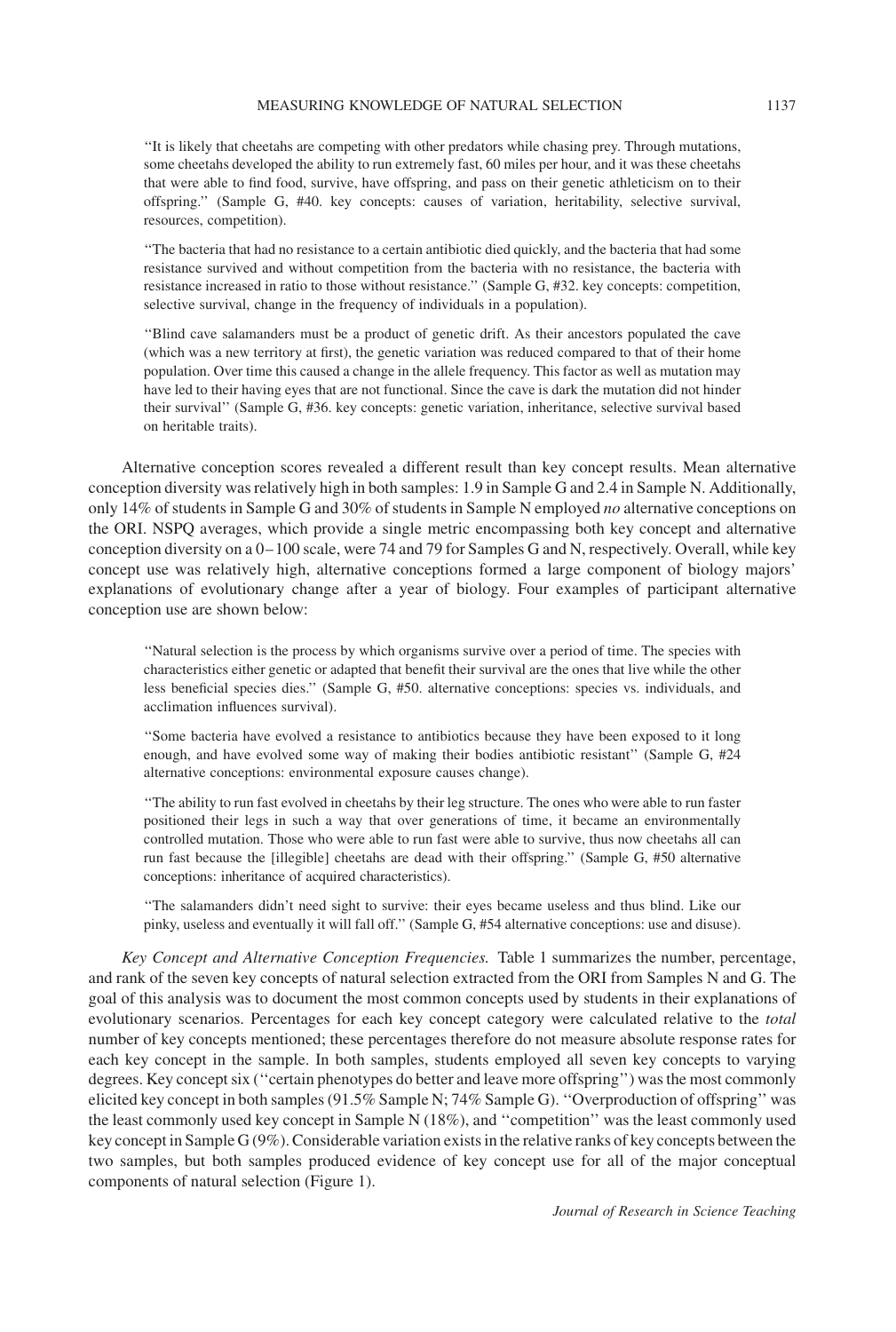|                                                                                                                    | Interview Rank<br>ORI (G) Rank<br>ORI (V) Rank<br>$(X)$ lero<br>ORI Sample G $(\%)$ | 2<br>3<br>2<br>4<br>82.<br>61.0                                                                                                                                                          | ė<br>$\sim$ $\sim$<br>$\sqrt{2}$<br>4<br>29.4<br>94.1<br>71.0<br>9.0                                                                                                                                                                                                                                                                      | $\circ$<br>Γ<br>11.8<br>18.0                                                                                                                                                                | ७<br>5<br>3<br>23.5<br>42.0                                                                                                                          | 58.8<br>74.0                                                                                                                                                                                                                                                                           | 3<br>4<br>७<br>64.7<br>51.0                                                                                                                                                                                                                          |                                                                                                                         |                                                                                                   |
|--------------------------------------------------------------------------------------------------------------------|-------------------------------------------------------------------------------------|------------------------------------------------------------------------------------------------------------------------------------------------------------------------------------------|-------------------------------------------------------------------------------------------------------------------------------------------------------------------------------------------------------------------------------------------------------------------------------------------------------------------------------------------|---------------------------------------------------------------------------------------------------------------------------------------------------------------------------------------------|------------------------------------------------------------------------------------------------------------------------------------------------------|----------------------------------------------------------------------------------------------------------------------------------------------------------------------------------------------------------------------------------------------------------------------------------------|------------------------------------------------------------------------------------------------------------------------------------------------------------------------------------------------------------------------------------------------------|-------------------------------------------------------------------------------------------------------------------------|---------------------------------------------------------------------------------------------------|
|                                                                                                                    | $(\%)$ N əlqma $S$                                                                  | 90.2                                                                                                                                                                                     | 53.7<br>43.9                                                                                                                                                                                                                                                                                                                              | 34.1                                                                                                                                                                                        | 84.1                                                                                                                                                 | 91.5                                                                                                                                                                                                                                                                                   | 35.4                                                                                                                                                                                                                                                 |                                                                                                                         |                                                                                                   |
|                                                                                                                    | % SNIO<br><b>Waivich Interview</b>                                                  | 59.0<br>$\overline{4}$                                                                                                                                                                   | 61.5<br>74.5<br>$\frac{6}{3}$                                                                                                                                                                                                                                                                                                             | 65.0<br>$\sim$                                                                                                                                                                              | 70.5<br>4                                                                                                                                            | 82.0<br>$\supseteq$                                                                                                                                                                                                                                                                    | 40.0<br>$\equiv$                                                                                                                                                                                                                                     | 67.0<br>$\circ$                                                                                                         | 50.0<br>0                                                                                         |
|                                                                                                                    | ORI (Sample G)                                                                      | ଟ                                                                                                                                                                                        | ه ۳                                                                                                                                                                                                                                                                                                                                       | $\overline{18}$                                                                                                                                                                             | 42                                                                                                                                                   | $\overline{7}$                                                                                                                                                                                                                                                                         | 51                                                                                                                                                                                                                                                   | $\circ$                                                                                                                 | 0                                                                                                 |
|                                                                                                                    | ORI (Sample N)                                                                      | 74                                                                                                                                                                                       | $4\%$                                                                                                                                                                                                                                                                                                                                     | 28                                                                                                                                                                                          | $\odot$                                                                                                                                              | 75                                                                                                                                                                                                                                                                                     | $\mathfrak{D}$                                                                                                                                                                                                                                       | $\circ$                                                                                                                 | 0                                                                                                 |
|                                                                                                                    | CINS Total Responses                                                                | 236                                                                                                                                                                                      | 123                                                                                                                                                                                                                                                                                                                                       | 130                                                                                                                                                                                         | 141                                                                                                                                                  | 164                                                                                                                                                                                                                                                                                    | $\pmb{80}$                                                                                                                                                                                                                                           | 134                                                                                                                     | 100                                                                                               |
|                                                                                                                    | CINS Responses PER Question                                                         | 29, 64, 54, 89                                                                                                                                                                           | $\frac{70}{77}$ , 72                                                                                                                                                                                                                                                                                                                      | 71,59                                                                                                                                                                                       | 58<br>83,                                                                                                                                            | 81, 83                                                                                                                                                                                                                                                                                 | 36, 44                                                                                                                                                                                                                                               | 85, 49                                                                                                                  | 49, 51                                                                                            |
| the seven key concepts of natural selection extracted from the Open Response Instrument (ORI) from Samples N and G | Description of Concept with CINS<br>Question Numbers                                | in some environments (6B, 19C); individuals of a<br>Random mutations and sexual reproduction produce variations;<br>while many are harmful or of no consequence, a few are<br>beneficial | Production of more individuals than the environment can support<br>population vary extensively in their characteristics (9D, 16C)<br>population, with only a fraction surviving each generation<br>struggle for existence among individuals of a<br>Variation inheritable Much variation is heritable (7C, 17D)<br>leads to a<br>(5D, 15D | All species have such great potential fertility that their population<br>size would increase exponentially if all individuals that are<br>born would again reproduce successfully (1C, 11B) | necessary for living organisms are limited in supply at any<br>Natural resources are limited; nutrients, water, oxygen, etc.<br>given time (2A, 14D) | individuals. Those individuals whose surviving characteristics<br>Differential survival Survival in the struggle for existence is not random, but depends<br>fit them best to their environment are likely to leave more<br>the hereditary constitution of the surviving<br>in part on | lead to gradual change in a population, with the proportion of<br>The unequal ability of individuals to survive and reproduce will<br>individuals with favorable characteristics accumulating over<br>offspring than less fit individuals (10C, 18B) | Most populations are normally stable in size except for seasonal<br>the generations (4B, 13B)<br>fluctuations (3B, 12A) | An isolated population may change so much over time that it<br>a new species (8A, 20B)<br>becomes |
| The number, percentage, and rank of                                                                                | CINS Concept                                                                        | existence of<br>variation<br>Origin and                                                                                                                                                  | Limited survival                                                                                                                                                                                                                                                                                                                          | Biotic potential                                                                                                                                                                            | Natural resources                                                                                                                                    |                                                                                                                                                                                                                                                                                        | population<br>Change in a                                                                                                                                                                                                                            | N/A Population stability                                                                                                | N/A Origin of species                                                                             |
| Table                                                                                                              | Key Concept                                                                         |                                                                                                                                                                                          | $\sim$                                                                                                                                                                                                                                                                                                                                    | 4                                                                                                                                                                                           | 5                                                                                                                                                    | $\circ$                                                                                                                                                                                                                                                                                | 1                                                                                                                                                                                                                                                    |                                                                                                                         |                                                                                                   |

See text for details on ranking and percentage calculations. See text for details on ranking and percentage calculations.

# 1138 NEHM AND SCHONFELD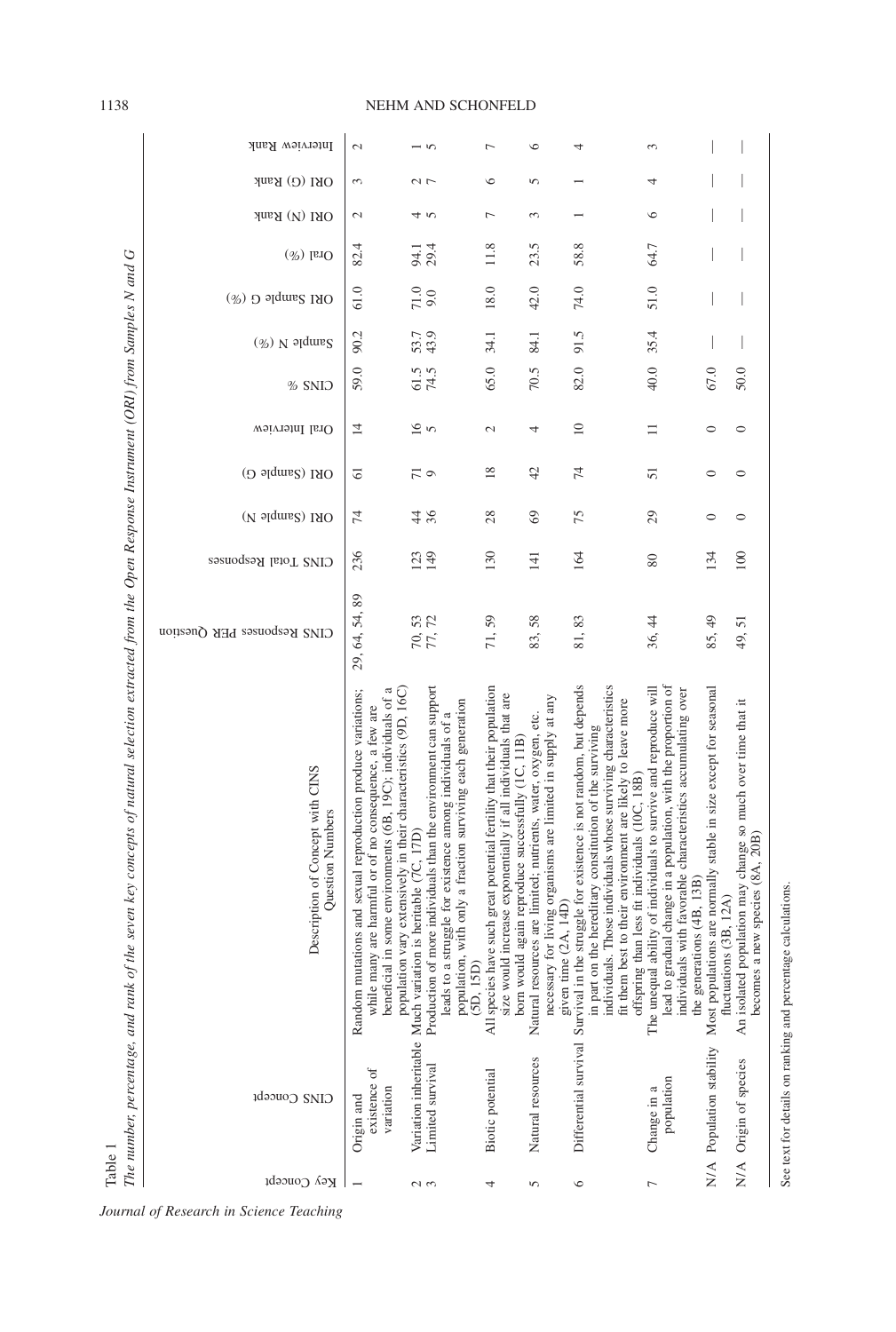

Figure 1. Percentages of "key concepts" of natural selection documented using the Open Response Instrument (ORI) (Samples G and N), the Conceptual Inventory of Natural Selection (CINS), and Oral interview (ORAL). Percentages were standardized among instruments using the total number of key concepts elicited by each instrument.

We also noted the number, percentage, and rank of 31 alternative conceptions (documented from among all of our instruments) from Sample G using the ORI. The conceptual universe of alternative conceptions elicited by the ORI was much more diverse than that of key concepts of natural selection (Table 2). As in Table 1, the percentages for each key concept category were calculated relative to the total number key concepts mentioned; these percentages therefore do not measure absolute response rates for each key concept in the sample. Of the 167 alternative conceptions that we documented using the ORI, the three most common were ''use and disuse,'' ''inheritance of acquired traits,'' and ''intention/need,'' all of which have been welldocumented in the literature. The ORI elicited student responses to only 50% of the alternative conception categories that we explored. Additionally, no new categories of alternative conceptions were discovered, although particular questions, such as the ''salamander'' question, did elicit a large number of consistent but previously undocumented responses relating to the compensatory enhancement and heritability of other senses in response to blindness. Overall, constructed responses from Sample G encompassed a very small universe of alternative conceptions relative to those previously documented in the literature.

Journal of Research in Science Teaching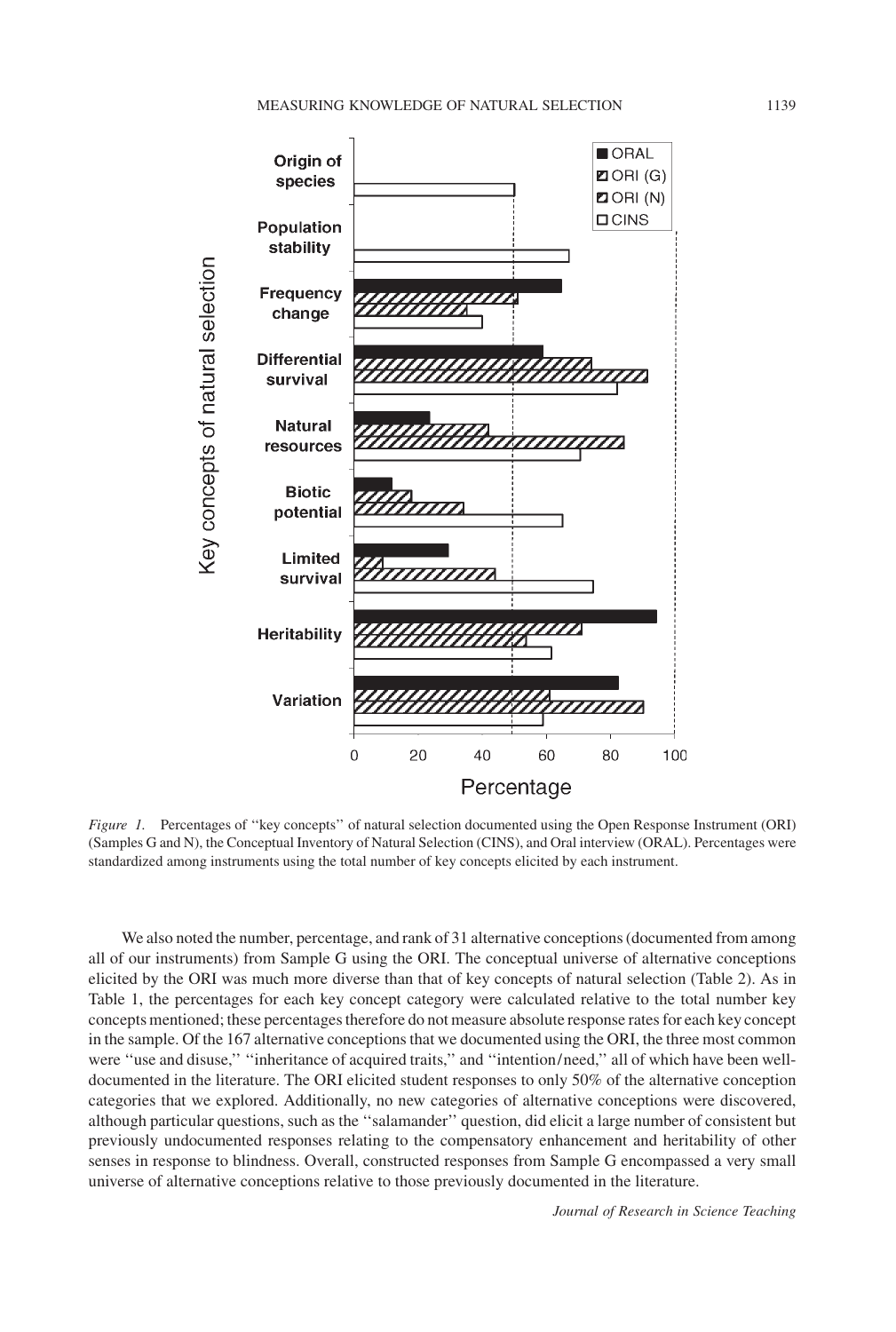| Misconception (with CINS Question Number if Applicable)<br>The number, percentage, and rank of<br>Table 2 | 31 alternative conceptions (documented from among all of our instruments) from Sample G using the Open Response Instrument (ORI) | CINS Responses per Question                                         | CINS Total Responses  | ORI Responses          | Oral Interview Responses | CINS Frequencies         | ORI Frequencies | Interview Frequencies                   | <b>CINS Rank</b>                                                 | <b>ORI Rank</b> | Interview Rank  |
|-----------------------------------------------------------------------------------------------------------|----------------------------------------------------------------------------------------------------------------------------------|---------------------------------------------------------------------|-----------------------|------------------------|--------------------------|--------------------------|-----------------|-----------------------------------------|------------------------------------------------------------------|-----------------|-----------------|
| to become a new species)                                                                                  | Organisms can intentionally become new species over time (an organism tries, wants, or needs<br>8C, 8D, 20A, 20D)                | 28<br>28, 22, 14,                                                   | $\mathcal{L}$         | $\overline{21}$        | 4                        | 13                       | 13              | 10.5                                    | $\overline{ }$                                                   | $\epsilon$      | 4               |
| Mutations are intentional: an<br>19A, 19B)                                                                | organism tries, needs, or wants to change genetically (6A, 6D,                                                                   | 2<br>26, 17, 18,                                                    | 63                    |                        | 0                        | 8.6                      | 0.6             | $\circ$                                 | $\mathcal{L}$                                                    | $\mathbf{13}$   | $\mathbf{13}$   |
| Organisms can always obtain                                                                               | what they need to survive $(2B, 2C, 2D, 14A, 14B, 14C)$                                                                          | 13, 1, 3, 3, 31, 8                                                  | 59                    |                        |                          | 8.1                      |                 |                                         |                                                                  | 17              |                 |
| Mutations occur to meet the needs of the population (4D, 13D)<br>Population level off (1B, 11D            |                                                                                                                                  | 9, 28, 20<br>29, 25                                                 | 544                   | 000406                 | ooomom                   | 7.8<br>7.4               | 0000000000      | $\circ$                                 | うすうよて8                                                           | 22887           | 220000          |
|                                                                                                           | Mutations are adaptive responses to specific environmental agents (6C, 15C, 19D)                                                 | 28, 11, 15                                                          |                       |                        |                          | 7.38                     |                 | 7.89                                    |                                                                  |                 |                 |
| earned behaviors are inherited (4C, 13C)                                                                  |                                                                                                                                  | 22, 24                                                              | 492                   |                        |                          |                          |                 | $\circ$                                 |                                                                  |                 |                 |
| Changes in a population occur<br>13A, 17C)                                                                | r through a gradual change in all members of a population (4A,                                                                   | 11, 7, 24                                                           |                       |                        |                          |                          |                 | 7.89                                    |                                                                  |                 |                 |
| Variations only affect outward                                                                            | appearance, do not influence survival (9B, 9C, 16B)                                                                              | 22, 12, 4                                                           | 38                    | $\circ$ $\circ$ $\sim$ |                          | 5.2                      | 。。<br>。。        | $\circ \circ \circ$                     | Ó                                                                | 737             | 721             |
| Populations always fluctuate widely/randomly (3C, 12D)                                                    |                                                                                                                                  | 1,32                                                                |                       |                        |                          |                          |                 |                                         | $\overline{10}$                                                  |                 |                 |
|                                                                                                           | Fitness is equated with strength, speed, intelligence or longevity (10A, 10B, 18A, 18C, 18D)                                     | 13<br>5, 6, 1, 3,                                                   | $\frac{33}{28}$       |                        | $\circ\circ\circ$        | $4.89$ co.<br>$4.89$ co. |                 |                                         | $\Box$                                                           |                 |                 |
| When a trait (organ) is no long<br>(7B, 17B)                                                              | ger beneficial for survival, the offspring will not inherit the trait                                                            | 10, 14                                                              | $^{24}$               | 52                     |                          |                          | $\overline{31}$ | $\overline{21}$                         | 12                                                               |                 |                 |
| strongest ones win (5B, 15B)                                                                              | There is often physical fighting among one species (or among different species) and the                                          | 9,15                                                                | $\overline{24}$       | 4                      | $\circ$                  | 3.3                      | 2.4             | $\circ$                                 | 13                                                               | Q               | $\overline{10}$ |
| Populations decrease (3D, 12C)                                                                            |                                                                                                                                  | 7, 16                                                               | 23                    |                        |                          |                          |                 |                                         |                                                                  |                 |                 |
|                                                                                                           | Traits that are positively influenced by the environment will be inherited by offspring (7D)                                     |                                                                     | $\frac{8}{16}$        |                        |                          |                          |                 |                                         |                                                                  |                 |                 |
|                                                                                                           | Organisms work together (cooperate) and do not compete (5A, 5C, 15A)                                                             |                                                                     |                       |                        |                          |                          |                 |                                         |                                                                  |                 |                 |
| All members of a population are nearly identical (9A, 16A)                                                |                                                                                                                                  |                                                                     | $\overline{14}$       | 0000000                |                          |                          |                 |                                         | $\begin{array}{c}\n\Xi \subseteq \Xi \subseteq \Xi\n\end{array}$ |                 |                 |
|                                                                                                           | Traits acquired during an organism's lifetime will be inherited by offspring (7A, 17A)                                           |                                                                     | $\overline{10}$       |                        |                          | 1.4                      |                 |                                         |                                                                  |                 |                 |
| All populations grow in size over time (3A, 12B)                                                          |                                                                                                                                  | $\begin{array}{c} 18 \\ 2, 12, 2 \\ 11, 3 \\ 1, 9 \\ 8 \end{array}$ | $\overline{a} \times$ | $\circ$                | 0000000                  | $\frac{4}{11}$           | 0000900         | $\circ \circ \circ \vec{a} \circ \circ$ | $\frac{9}{20}$                                                   | <b>3338258</b>  | 3<br>2222222    |
| Organisms with many mates are biologically fit (10D)                                                      |                                                                                                                                  |                                                                     |                       |                        |                          |                          |                 |                                         |                                                                  |                 |                 |

Journal of Research in Science Teaching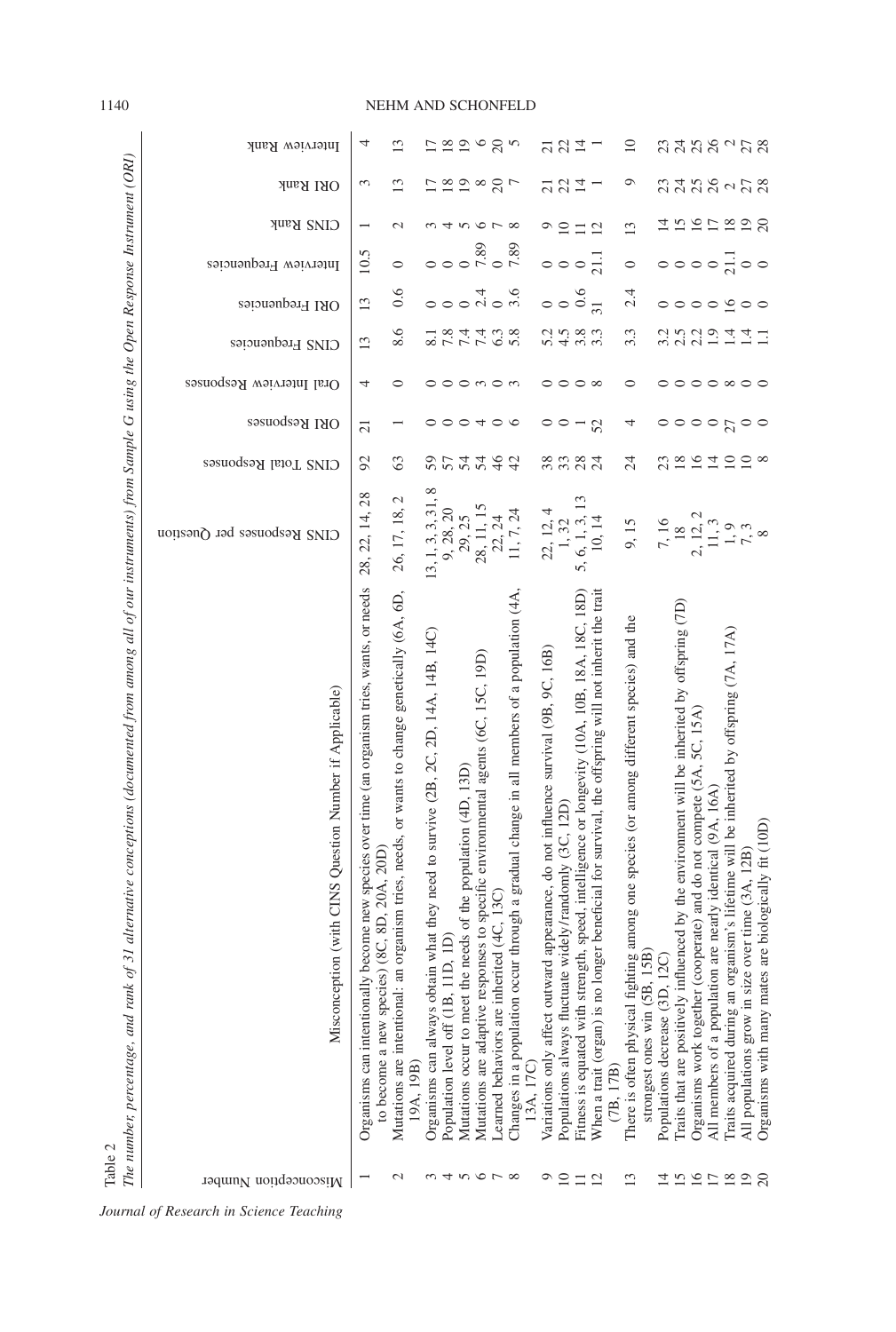| ಸ                        | ential population growth (11C<br>Not all organisms can achieve expone      |                           |     |  |                         |         |    | 29 |  |
|--------------------------|----------------------------------------------------------------------------|---------------------------|-----|--|-------------------------|---------|----|----|--|
|                          | <b>Ives</b><br>Organisms only replace themsel                              |                           |     |  |                         |         |    |    |  |
| Z                        | haracteristics with others (16D)<br>Organisms in a population share        |                           |     |  |                         |         |    |    |  |
| $\overline{\mathcal{L}}$ | explains the loss of other sensory stru<br>The heightening of other senses |                           |     |  |                         | 21.1    |    |    |  |
| 25                       | t recognized as a possibili<br>Change had to happen; death/extinct         |                           |     |  | $1.8\,$                 | 5.26    | 25 |    |  |
| 26                       | Evolution cannot occur                                                     | $\frac{a}{a} \frac{a}{a}$ |     |  | $0.6$<br>$0.6$<br>$1.2$ |         | 26 |    |  |
| 27                       | Goal directedness explains chan                                            |                           |     |  |                         | $\circ$ | 27 |    |  |
| 28                       | Variants considered to be new s-                                           | n/a                       |     |  |                         |         | 28 |    |  |
| 29                       | Conflation of species-level and                                            | n/a                       |     |  |                         |         |    |    |  |
| $\Im$                    | Competition among body parts                                               | n/a                       |     |  |                         |         | 30 |    |  |
|                          | The environment directly cause.                                            | n/a                       |     |  |                         | 5.26    |    |    |  |
|                          |                                                                            | Tota                      | 730 |  | $\otimes$               |         |    |    |  |
|                          |                                                                            |                           |     |  |                         |         |    |    |  |

See text for details on ranking and percentage calculations. See text for details on ranking and percentage calculations.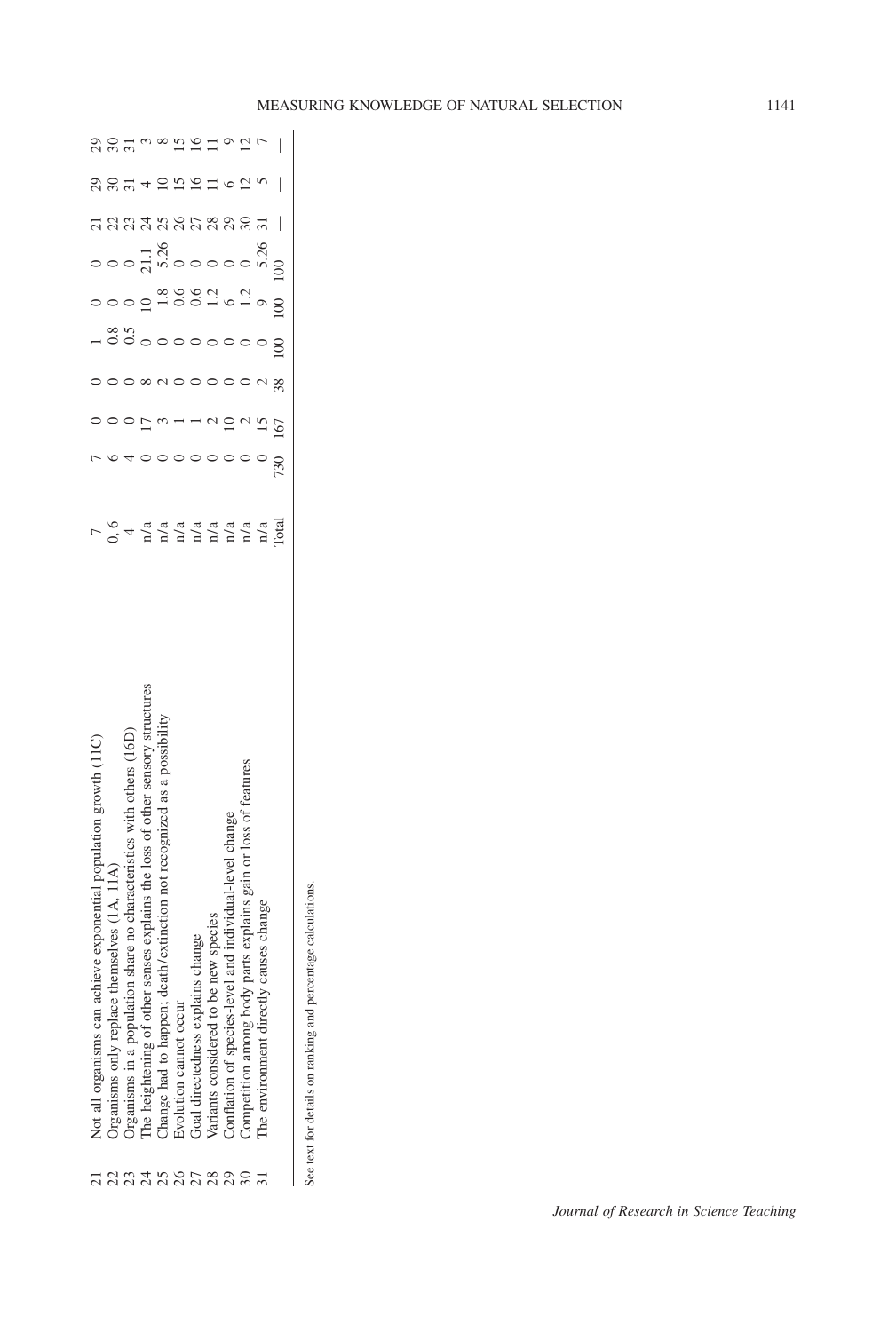|  | u. |  |
|--|----|--|
|  |    |  |
|  |    |  |

Table 3

Pearson correlation coefficients of the number of key concepts (shaded boxes) and alternative conceptions (white boxes) elicited among the five open-response questions in the ORI for Sample G (see materials for the complete questions)

| Question        | Definition               | <b>Bacteria</b>        | Cheetah                | Salamander             | Speeding-up             |
|-----------------|--------------------------|------------------------|------------------------|------------------------|-------------------------|
| Definition      |                          | $-0.12$                | 0.03                   | 0.00                   | 0.08                    |
|                 |                          | 0.25                   | 0.77                   | 1.00                   | 0.42                    |
|                 |                          | 100 <sub>l</sub>       | 100                    | 100                    | 100                     |
| <b>Bacteria</b> | $.303$ <sup>(**)</sup>   |                        | $.395$ <sup>(**)</sup> | 0.10                   | $-0.12$                 |
|                 | 0.00                     |                        | 0.00                   | 0.33                   | 0.24                    |
|                 | 100                      |                        | 100                    | 100                    | 100                     |
| Cheetah         | $.279$ <sup>**</sup> )   | $.559$ <sup>(**)</sup> |                        | $.223(*)$              | 0.06                    |
|                 | 0.01                     | 0.00                   |                        | 0.03                   | 0.56                    |
|                 | 100 <sub>l</sub>         | 100                    |                        | 100                    | 100                     |
| Salamander      | $.278$ <sup>(**)</sup> ) | $.264$ <sup>(**)</sup> | $.403$ (**)            |                        | $.269$ <sup>(**</sup> ) |
|                 | 0.01                     | 0.01                   | 0.00                   |                        | 0.01                    |
|                 | 100                      | 100                    | 100                    |                        | 100l                    |
| Speeding-up     | $.200(*)$                | $.324$ <sup>(**)</sup> | $.373$ <sup>(**)</sup> | $.269$ <sup>(**)</sup> |                         |
|                 | 0.05                     | 0.00                   | 0.00                   | 0.01                   |                         |
|                 | 100 <sub>l</sub>         | 100                    | 100                    | 100                    |                         |
|                 |                          |                        |                        |                        |                         |

Key Concepts Misconceptions

Correlations among ORI Question Responses. Correlation analyses were used to explore whether the five open-response questions in the ORI evoked comparable magnitudes of key concepts and alternative conceptions (Tables 3 and 4). In both Samples G and N, the number of key concepts elicited by the different questions was correlated significantly in many cases (Tables 3 and 4, shaded boxes). In both samples, notable exceptions include the lack of significant correlations between the number of key concepts from the ''speeding-up evolution'' question and the ''definition'' question. Additionally, in Sample N, the ''salamander'' question responses were not significantly correlated with the ''definition'' question.

In contrast to the results found for key concepts, the five open-response questions in the ORI evoked different magnitudes of alternative conceptions in most cases (Tables 3 and 4, white boxes). In both samples, the number of alternative conceptions elicited by the ''definition'' question was not correlated with the number of alternative conceptions elicited by any other questions. Likewise, alternative conception responses from the ''bacteria'' question and the ''speeding-up'' question were not significantly correlated with one another. The two samples did not provide similar results for several other questions; Sample N, for example, displayed a greater number of significant correlations among questions than did Sample G (Tables 3 vs. 4, white boxes). In most cases, the correlation analyses provided evidence that the five open-response questions elicited comparable magnitudes of key concepts. In contrast, they did not provide evidence that they elicited comparable magnitudes of alternative conceptions.

## Difficulty and Discriminability of Open-Response Questions

Difficulty of the ORI questions was calculated using the equation  $p = R/T$ , where  $R =$  the number of students responding correctly to an item and  $T =$  the total number of students (Popham, 2006, p. 264). Note that high percentages indicate low difficulty. Because the open-response questions were originally scored using the total number of key concepts and alternative conceptions, it was necessary to convert these scores into binary (i.e., right/wrong) scores. Nehm and Reilly (2007) considered three key concepts of natural selection to be a minimal cut-off for a sufficient answer to an open-ended question about natural selection, and we used this cut-off value. For the separate alternative conception analyses, we viewed any answer that included alternative conceptions to be a wrong answer. Using this approach, we calculated separate difficulty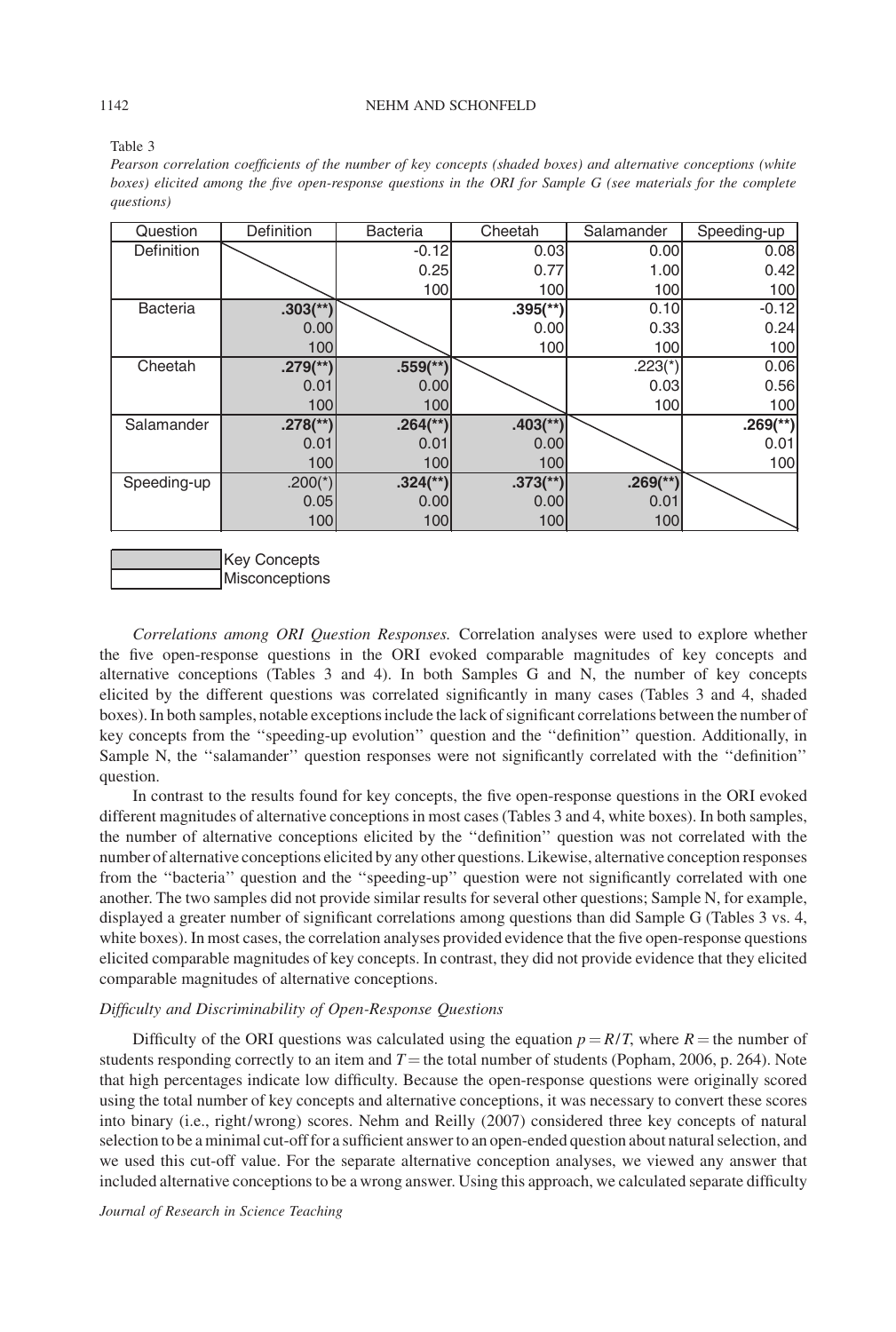Table 4

Pearson correlation coefficients of the number of key concepts (shaded boxes) and alternative conceptions (white boxes) elicited among the five open-response questions in the ORI for Sample N (see materials for the complete questions)

| Question        | Definition             | <b>Bacteria</b>        | Cheetah                | Salamander  | Speeding-up              |
|-----------------|------------------------|------------------------|------------------------|-------------|--------------------------|
| Definition      |                        | 0.19                   | 0.13                   | $-0.03$     | 0.09                     |
|                 |                        | 0.09                   | 0.24                   | 0.78        | 0.43                     |
|                 |                        | 79                     | 82                     | 80          | 75I                      |
| <b>Bacteria</b> | $.420$ (**)            |                        | $.524$ <sup>(**)</sup> | $.350$ (**) | 0.20                     |
|                 | 0.00                   |                        | 0.00                   | 0.00        | 0.09                     |
|                 | 79                     |                        | 79                     | 77          | 74I                      |
| Cheetah         | $.349$ <sup>(**)</sup> | $.583$ <sup>(**)</sup> |                        | $.522$ (**) | $.392$ <sup>(**)</sup> ) |
|                 | 0.00                   | 0.00                   |                        | 0.00        | 0.00                     |
|                 | 82                     | 79                     |                        | 80          | 75                       |
| Salamander      | 0.15                   | $.383$ <sup>(**)</sup> | $.411$ (**)            |             | $.357$ (**)              |
|                 | 0.19                   | 0.00                   | 0.00                   |             | 0.00                     |
|                 | 80                     | 77                     | 80                     |             | 73                       |
| Speeding-up     | 0.21                   | $.433$ (**)            | $.328$ <sup>(**)</sup> | $.355$ (**) |                          |
|                 | 0.07                   | 0.00                   | 0.00                   | 0.00        |                          |
|                 | 75                     | 74                     | 75                     | 73I         |                          |



levels for the five open-response questions from Samples G and N using key concept and alternative conception scores.

As Table 5 illustrates, all five open-response questions from Samples G and N have very high difficulty values using the cut-off of three key concepts. Fewer than 50% of students used the minimum number of key concepts in all questions. Notably, the ''speeding-up'' question, which we hypothesized would be the most difficult, was among the most difficult in both samples. However, the ''definition'' question, which we viewed as the least difficult and most concrete recall question, also produced very high difficulty scores. In Samples G and N, using alternative conception scores, the ''salamander'' question was the only item of high difficulty; more than 50% of biology majors employed alternative conceptions in this question. Overall, the difficulty measures we document indicate that the ORI is challenging for undergraduates who have completed a year of college biology.

ORI question discriminability was calculated using the equation of Popham (2006, p. 266):  $D = P(h) - P(l)$ , where  $P(h)$  = question difficulty of the high scoring group, and  $P(l)$  = question difficulty of the low scoring group. For our analyses, we divided the sample along the median (i.e., we used 50% groups; Popham, 2006, p. 266). We calculated discriminability values using both key concepts for each of the five ORI questions. We considered questions with a discriminability value  $> 0.30$  to be acceptable (Popham, 2006, p. 266). We also applied Popham's equation to the occurrence of alternative conceptions for each of the five ORI questions. Although his equation is intended for use with correct responses, we explored whether alternative conceptions could be used to discriminate between groups.

As Table 5 illustrates, most questions have marginal discriminability values, using key concept and alternative conception scores. Notable are the extremely low scores of the ''speeding-up'' question (Table 5, bottom rows). While many questions were found to be of moderate discriminability, the speeding-up question stood out as being extremely challenging for the biology majors in our samples.

## CINS

Quantitative Measures of Student Knowledge Using the CINS. The CINS was used to measure second semester biology majors' knowledge and alternative conceptions of natural selection on a 0–100 scale. Sample G  $(n = 100)$  had an average CINS score of 62.9% (min.  $= 20$ , max.  $= 100$ , SD  $= 19.9$ ). Most students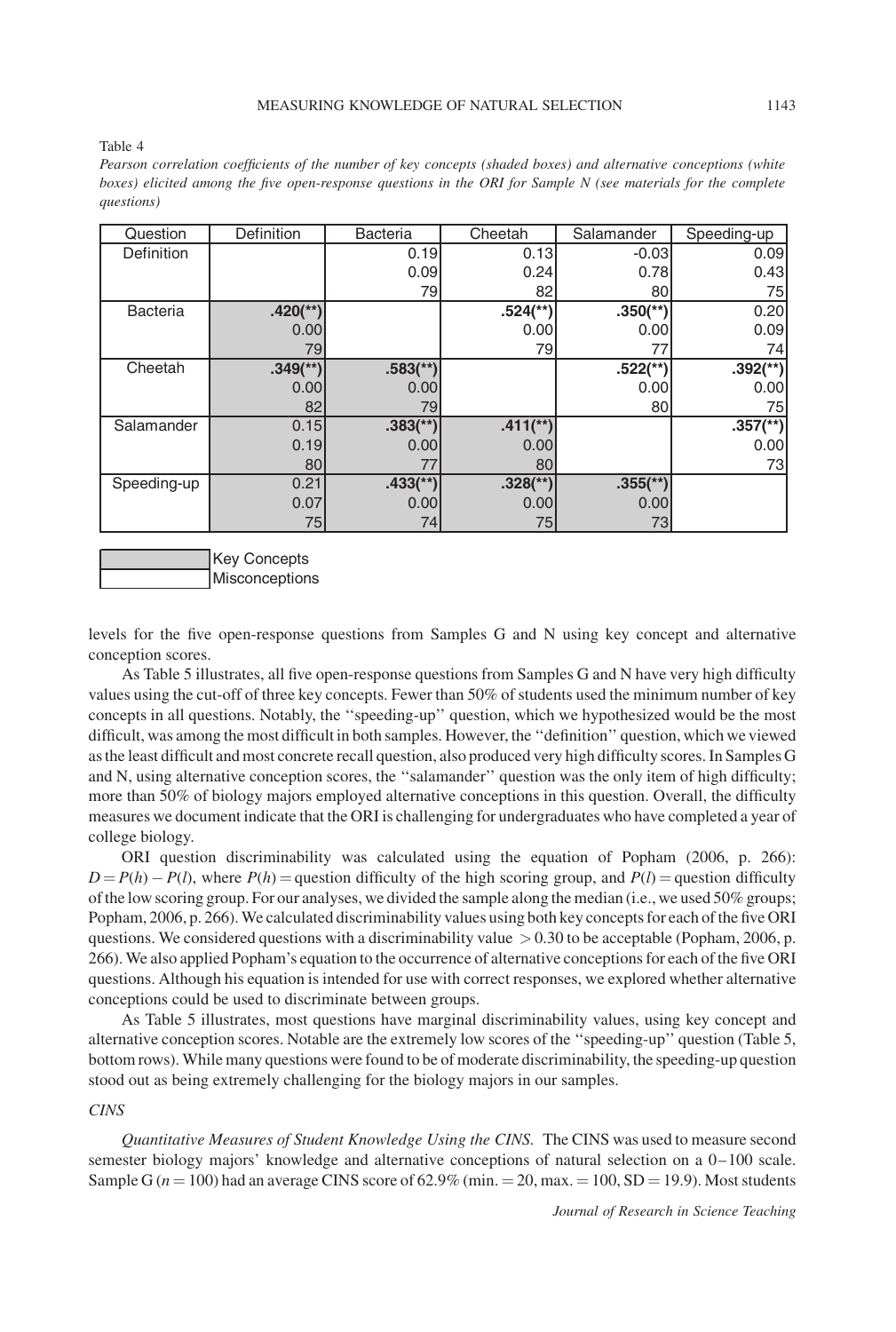| Juestion                      | Sample G<br>High KC | Sample N<br>High KC | Sample G<br>Low KC | Sample N<br>Low KC | Sample G<br>KC DI | Sample N<br>KC DI | <b>KC</b> Difficulty<br>Sample G    | <b>KC</b> Difficulty<br>Sample N           |
|-------------------------------|---------------------|---------------------|--------------------|--------------------|-------------------|-------------------|-------------------------------------|--------------------------------------------|
| <b>Definition</b><br>Bacteria | 0.18<br>0.50        | 0.29<br>0.51        | 0.02<br>0.14       | 0.10<br>0.27       | 0.16              | 0.20<br>0.24      | $0.10^{*}$                          | $0.20^{*}$                                 |
| Cheetah                       | 0.54                | 0.44                | 0.00               | 0.10               | 0.36<br>0.54      | 0.34              | .<br>ครับ<br>ครับ ครับ<br>ครับ ครับ | -<br>0.27 เ้า<br>0.0 เว็<br>0.0            |
| salamander                    | 0.12                | 0.22                | 0.00               | 0.02               | 0.12              | 0.20              |                                     |                                            |
| Speeding-up                   | 0.04                | 0.17                | 0.02               | 0.10               | 0.02              | 0.07              |                                     |                                            |
|                               | High MIS            | High MIS            | Low MIS            | Low MIS            | <b>III</b> SIM    | <b>IIG SIM</b>    | MIS Difficulty                      | MIS Difficulty                             |
| Juestion                      | Sample G            | Sample N            | Sample G           | Sample N           | Sample G          | Sample N          | Sample G                            | Sample N                                   |
| Definition                    | 0.74                | 0.90                | 0.50               | 0.80               | 0.24              | 0.10              | 0.62                                | 0.85                                       |
| Bacteria                      | 0.98                | 0.90                | 0.54               |                    | 0.44              | 0.51              |                                     | $0.51$ <sup>*</sup><br>$0.51$ <sup>*</sup> |
| Cheetah                       | 0.82                | 0.85                | 0.34               | $0.39$<br>0.17     | 0.48              | 0.68              | $0.58$<br>$0.53$ <sup>*</sup>       |                                            |
| Salamander                    | 0.44                | 0.66                | 0.24               | 0.17               | 0.20              | 9.49              |                                     |                                            |
| Speeding-up                   | 0.86                | 0.85                | 0.82               | 0.71               | 0.04              | 0.15              | 0.84                                | 0.78                                       |

| ֚֚֡                                                                                                                                                                                                                |
|--------------------------------------------------------------------------------------------------------------------------------------------------------------------------------------------------------------------|
| r each question; low = low score averages for each question. KC = key concepts, MIS = alternative conceptions. Note that we also applied Popham's equation to the<br>High = high scoring average of the sample for |
| $\alpha$ atternative conceptions for each of the five ORI questions. The numbers in columns 2–5 bearing on alternative conceptions represent the proportions of students who employed at least one                 |
| tion. Although his equation is intended for use with correct responses, we explored whether alternative conceptions could be used to discriminate between groups.<br>tternative conception in answering the quest  |
| sold values = high discriminability.                                                                                                                                                                               |
| High difficulty.                                                                                                                                                                                                   |

# 1144 NEHM AND SCHONFELD

Journal of Research in Science Teaching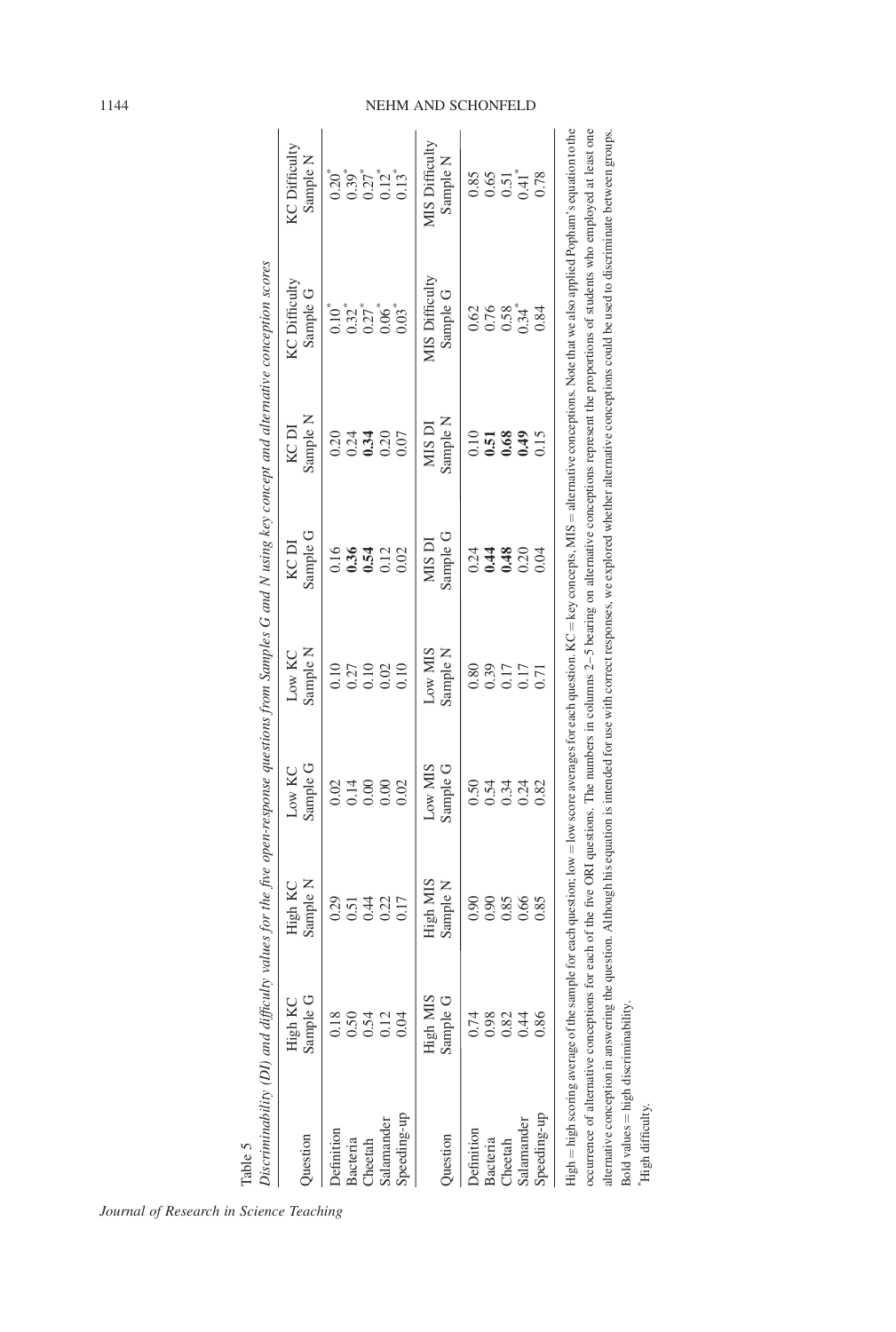found the alternative conception distractors so compelling that most received unsatisfactory scores. Overall, based on these scores, the CINS appears to be challenging for the second semester biology majors in our sample.

Key Concept and Alternative Conception Frequencies. Table 1 summarizes the number, percentage, and rank of the seven key concepts of natural selection extracted from the CINS from Sample G. The goal of this analysis was to identify the most common correct concepts used by students. In Sample G, students employed the seven key concepts of natural selection to varying degrees (Table 1). In addition, students responded correctly to the items bearing on ''population stability'' (CINS items 3B and 12A) and ''origin of species'' (items 8A and 20B) 67% and 50% of the time, respectively. Recall that we did not consider these latter two ideas to be key concepts of natural selection, and they were never mentioned in the ORI or oral interviews (see below). Key concept six (''certain phenotypes do better and leave more offspring'') was the most commonly elicited key concept on the CINS (82%). The second and third most abundant key concepts were "limited survival" (74.5%: items 5D and 15D) and "natural resources" (70.5%: items 2A and 14D).

The conceptual universe of alternative conceptions elicited by the CINS was much more diverse than that documented in the ORI (Table 2). We noted the number, percentage, and rank of 31 alternative conceptions. Of the 730 alternative conceptions that we documented in the CINS, the three most common were alternative conception #1 (''intention/need relating to speciation,'' CINS distractors 8C, 8D, 20A, and 20D), alternative conception #2 (''intention/need related to genetic change,'' items 6A, 6D, 19A, 19B), and alternative conception # 3 (''resources,''items 2B, 2C, 2D, 14A, 14B, and 14C). The CINS elicited alternative conception responses to all but 25% of the categories we documented. Interestingly, four of the alternative conception categories not documented by the CINS were among those that formed the ten most abundant using the ORI.

Correlation Structure of CINS Questions. PCA was used to explore correlation patterns among the CINS items. A PCA of varimax rotated scores for Sample G produced eight components with eigenvalues > 1.0. These eight components collectively accounted for 65.9% of the variance in the data set. The rotated component matrix values are shown in Table 6. All 20 items had loadings > 0.4 on at least one component, with PC1 explaining the most variation in the dataset (12.3%). PC1 had the highest loadings for items 3, 4, 5, 6, 8, 9, 13, 14, 15, and 17. Items 12 and 19 loaded most highly on PC2, items 2 and 20 on PC3, items 10 and 18 on PC6, items 1 and 11 on PC7, and items 7 and 16 on PC8. Although each of the ten key concepts of natural selection used in the CINS was represented twice (producing a total of 20 possible correct key concept answers), many questions about the same key concept did not load highly on the same components (see Table 6). Notable exceptions of questions that did load together on the same component included ''biotic potential'' (items 1 and 11), ''differential survival'' (items 10 and 18), ''limited survival'' (items 5 and 15), and ''change in population'' (items 4 and 13). Thus, unlike Anderson et al.'s (2002) sample of non-majors, we did not find strong support for the different components representing distinct evolutionary concepts in biology majors. Rather, we found one factor that included a highly correlated suite of key concepts.

Difficulty and Discriminability of CINS Questions. As Table 7 illustrates, all 20 multiple-choice questions from Sample G have relatively low difficulty values (i.e., a high percentage of students correctly answered the questions), with the exception of questions 4 and 6. Overall, these results suggest that the CINS is moderately challenging for the undergraduates in our sample. Discriminability (DI) was calculated using the equation of Popham (2006, p. 266; see above). DI values > 0.30 were considered acceptable (Popham, 2006, p. 266). As Table 7 illustrates, about 40% (8/20) of questions have marginal discriminability. Notable are the extremely low scores of questions 1, 10, and 16 (Table 7, bold). In Anderson et al.'s (Anderson et al., 2002) study of CINS discriminability in college non-majors, they found questions 4 and 9 to have marginal values, but we did not. The internal consistency reliability of the CINS was satisfactory, with Cronbach's  $\alpha = 0.78$ .

Rasch Analyses of CINS Responses. We used Rasch analysis (Boone & Scantlebury, 2006) to explore item difficulty, redundancy, and person-item patterns for the CINS dataset from Sample G. The CINS dataset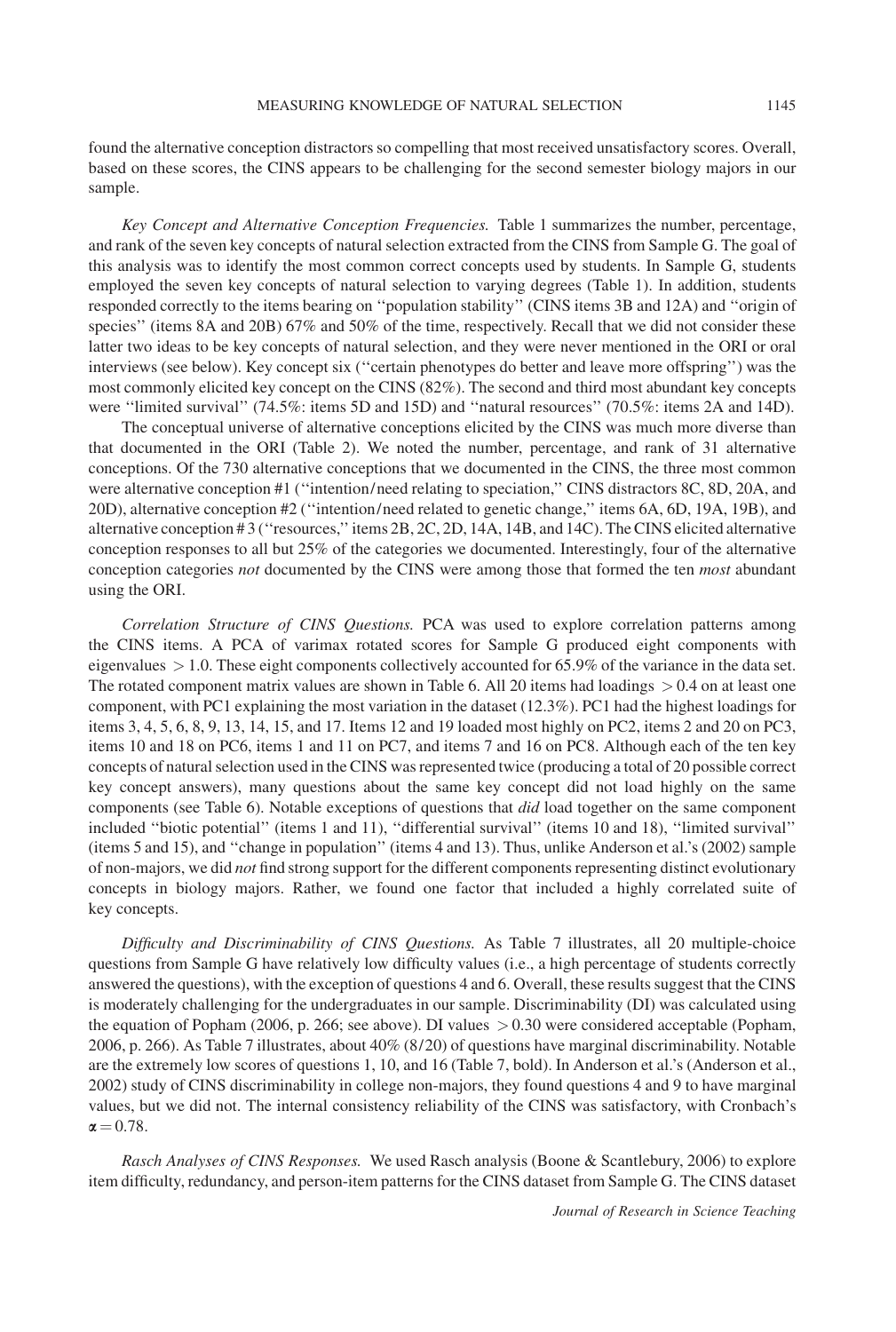| Question         | PC <sub>1</sub> | PC <sub>2</sub> | PC3      | PC4      | PC <sub>5</sub> | PC <sub>6</sub> | PC7      | PC <sub>8</sub> |
|------------------|-----------------|-----------------|----------|----------|-----------------|-----------------|----------|-----------------|
| q13              | 0.695           | $-0.249$        | $-0.002$ | $-0.128$ | 0.208           | 0.060           | $-0.024$ | $-0.162$        |
| q5               | 0.594           | 0.312           | 0.440    | $-0.257$ | 0.079           | $-0.027$        | 0.032    | $-0.004$        |
| $q\overline{8}$  | 0.578           | $-0.300$        | 0.031    | $-0.226$ | 0.351           | $-0.185$        | 0.021    | 0.127           |
| q4               | 0.568           | $-0.441$        | 0.021    | $-0.309$ | $-0.219$        | 0.114           | 0.046    | $-0.141$        |
| q17              | 0.535           | $-0.064$        | 0.115    | 0.410    | $-0.189$        | $-0.113$        | $-0.089$ | $-0.339$        |
| $\overline{q15}$ | 0.531           | 0.355           | 0.259    | 0.038    | $-0.117$        | $-0.195$        | $-0.212$ | 0.030           |
| q6               | 0.513           | $-0.254$        | $-0.201$ | $-0.387$ | $-0.191$        | $-0.126$        | $-0.003$ | $-0.016$        |
| q9               | 0.477           | 0.236           | $-0.092$ | 0.046    | 0.414           | $-0.003$        | $-0.100$ | 0.213           |
| q14-             | 0.474           | 0.232           | $-0.251$ | 0.236    | 0.004           | $-0.149$        | $-0.304$ | $-0.273$        |
| q3               | 0.438           | 0.317           | $-0.175$ | 0.094    | $-0.432$        | 0.289           | 0.067    | 0.260           |
| q7               | 0.408           | $-0.353$        | $-0.010$ | 0.345    | $-0.212$        | $-0.018$        | 0.023    | 0.456           |
| q18              | 0.394           | $-0.036$        | $-0.074$ | 0.273    | 0.461           | 0.464           | $-0.208$ | $-0.309$        |
| q <sub>2</sub>   | 0.392           | 0.043           | 0.636    | 0.169    | $-0.194$        | $-0.207$        | $-0.019$ | 0.113           |
| q12-             | 0.380           | 0.521           | $-0.027$ | $-0.045$ | $-0.173$        | 0.211           | 0.064    | $-0.009$        |
| q20-             | 0.371           | $-0.060$        | $-0.527$ | 0.507    | $-0.095$        | $-0.106$        | 0.273    | 0.030           |
| q19              | 0.343           | $-0.442$        | $-0.146$ | $-0.022$ | $-0.025$        | $-0.200$        | $-0.131$ | 0.145           |
| q11              | 0.335           | 0.220           | $-0.139$ | $-0.195$ | $-0.032$        | $-0.159$        | 0.717    | $-0.344$        |
| $q16-$           | 0.309           | 0.377           | $-0.331$ | $-0.213$ | 0.330           | $-0.071$        | 0.024    | 0.419           |
| q10              | 0.256           | $-0.169$        | 0.134    | $-0.088$ | $-0.107$        | 0.777           | 0.101    | 0.106           |
| q1               | 0.019           | $-0.144$        | 0.393    | 0.417    | 0.389           | 0.008           | 0.491    | 0.125           |
|                  |                 |                 |          |          |                 |                 |          |                 |

Table 6 A PCA of CINS question scores produced eight components with eigenvalues  $>1.0$ 

High loading

Questions with same concept load together

Questions with same concepts do *not* load together

These eight components collectively accounted for 65.9% of the variance in the data set. The component matrix values are shown below. Bold boxes indicate highest loadings on each component (as per Anderson et al., 2002). Lines connect questions containing the same key concept of natural selection. Note that many questions testing the same concept (e.g., q8 and q20, on the origin of variation) do not load on the same component.

matches the Rasch analysis requirement of having sample sizes  $>100$  and item number  $>20$  (Bond & Fox, 2001). Prior to interpreting the item and person logit scores from the analysis, we explored whether our dataset fits the Rasch model. In a dataset with good fit, person and item mean squares are expected to be 1.0. The mean infit and outfit for ''persons'' from our dataset are 1.00 and 1.06 respectively, and for ''items'' are 0.99 and 1.06, respectively. The mean standardized infit and outfit for persons (0.0 and 0.1) and items (0.0 and 0.2) are close to the expected value of 0.0. These values indicate good fit and suggest moderate levels of item redundancy. The standard deviation of the standardized infit for ''persons'' and ''items'' is 0.9 and 1.1, respectively; both are below the 2.0 cut-off suggested by Bode and Wright (1999). Separation values for ''persons'' (1.57) and ''items'' (3.74) are greater than the suggested minimum cut-off value of 1. Overall, then, our CINS data from Sample G appear to fit the Rasch model.

The fit of individual CINS items to the Rasch model is shown in Table 8. Several authors (e.g., Bond & Fox, 2001) consider items with mean-square fit (MNSQ) values between 0.8 and 1.3, and standardized  $z$ values (ZSTD)  $> 2$  or  $<-2$ , to be indicative of poor item fit. As shown in Table 8, CINS items 1, 5, and 13 were discordant with model predictions based on both MNSQ and ZSTD values. Item 1 tested knowledge about biotic potential, item 5 tested limited survival, and item 13 tested changes in population frequency. Notably, the parallel questions about the same concepts (items 11, 15, and 4) were not characterized by poor fit with the model. Interestingly, traditional analysis also uncovered problems with item 1, which was characterized by a low discriminability value (Table 8). CINS items 5 and 13, however, had acceptable discriminablity values and difficulty values using traditional analyses.

Journal of Research in Science Teaching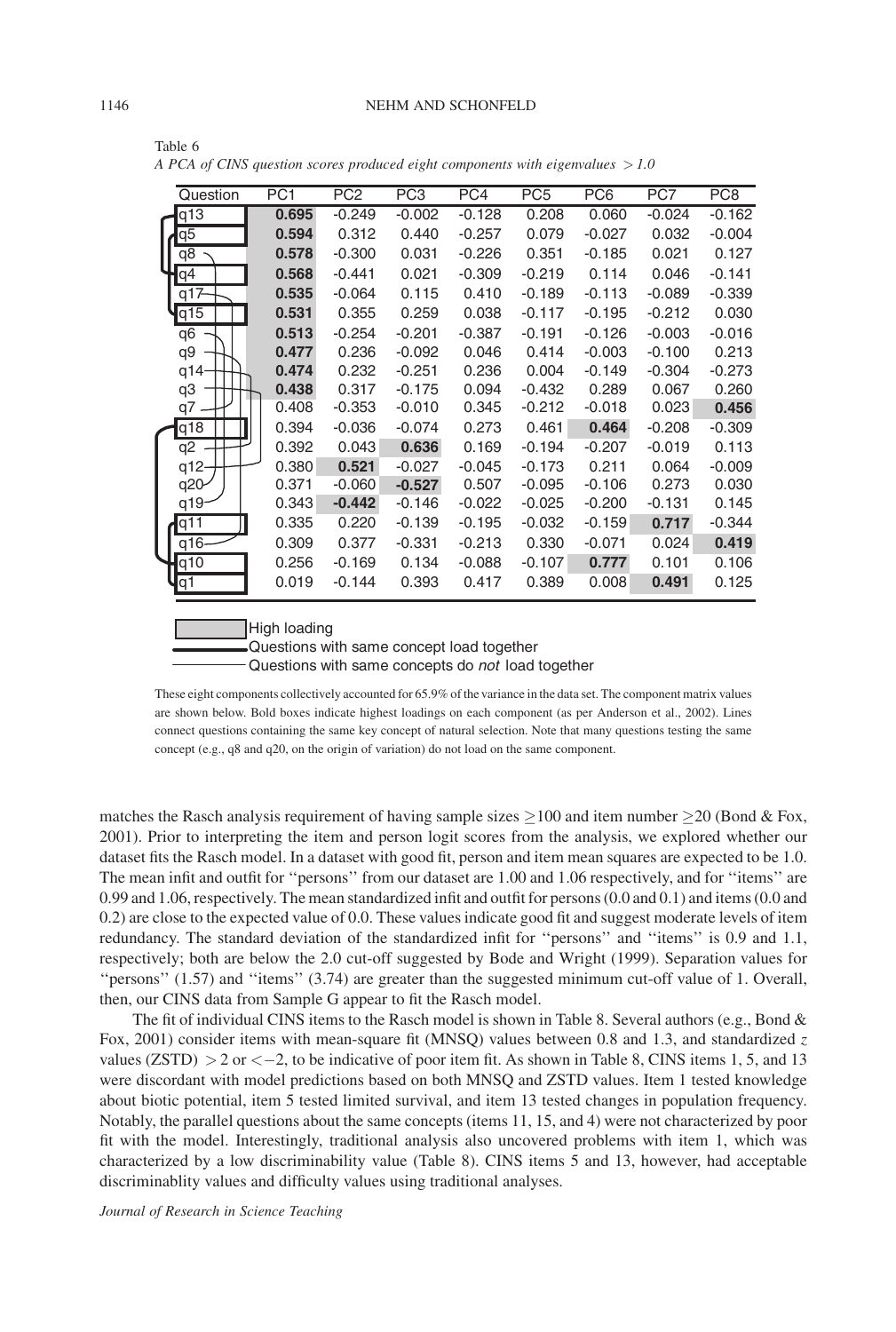| Item           | High Group | Low Group | DI       | Difficulty $(\%)$ |
|----------------|------------|-----------|----------|-------------------|
| q1             | 0.78       | 0.64      | 0.14     | 71                |
| q2             | 0.94       | 0.72      | 0.22     | 83                |
| q3             | 0.98       | 0.72      | 0.26     | 85                |
| q <sub>4</sub> | 0.52       | 0.20      | $0.32*$  | 36                |
| q <sub>5</sub> | 0.96       | 0.58      | 0.38     | 77                |
| q6             | 0.42       | 0.16      | 0.26     | 29                |
| q7             | 0.88       | 0.52      | 0.36     | 70                |
| $\rm q8$       | 0.76       | 0.22      | 0.54     | 49                |
| q9             | 0.80       | 0.28      | $0.52*$  | 54                |
| q10            | 0.88       | 0.74      | 0.14     | 81                |
| q11            | 0.72       | 0.46      | 0.26     | 59                |
| q12            | 0.66       | 0.32      | 0.34     | 49                |
| q13            | 0.72       | 0.16      | 0.56     | 44                |
| q14            | 0.76       | 0.40      | 0.36     | 58                |
| q15            | 0.90       | 0.54      | 0.36     | 72                |
| q16            | 0.98       | 0.80      | 0.18     | 89                |
| q17            | 0.76       | 0.30      | 0.46     | 53                |
| q18            | 0.96       | 0.70      | 0.26     | 83                |
| q19            | 0.80       | 0.48      | 0.32     | 64                |
| q20            | 0.70       | 0.32      | 0.38     | 51                |
|                |            |           | Average: | 63                |

Table 7 Discriminability (DI) and difficulty values for the 20 CINS questions

High group  $=$  high scoring average of the sample for each question; low  $=$  low score averages for each question. KC  $=$  key concepts,  $MIS =$  alternative conceptions.

\*Questions identified by Anderson et al. (2002) as poor based on low DI values.

| <b>CINS</b><br>Item | Raw<br>Score | Measure | Model SE | Infit<br>(MNSO) | Infit<br>(ZSTD) | Outfit<br>(MNSQ) | Outfit<br>(ZSTD) | <b>PTMEA</b><br>(Corr.) |
|---------------------|--------------|---------|----------|-----------------|-----------------|------------------|------------------|-------------------------|
| 1                   | 67           | 46.08   | 2.44     |                 |                 |                  |                  | 0.14                    |
| $\overline{c}$      | 79           | 37.90   | 2.85     | 0.91            | $-0.50$         | 1.75             | 1.90             | 0.33                    |
| 3                   | 81           | 36.20   | 2.98     | 0.90            | $-0.50$         | 0.68             | $-0.80$          | 0.38                    |
| 4                   | 32           | 65.22   | 2.44     | 0.95            | $-0.40$         | 0.89             | $-0.60$          | 0.55                    |
| 5                   | 73           | 42.30   | 2.59     |                 | $-1.50$         |                  | $-1.40$          | 0.49                    |
| 6                   | 25           | 69.65   | 2.61     | 0.94            | $-0.40$         | 1.01             | 0.10             | 0.55                    |
| 7                   | 66           | 46.67   | 2.42     | 1.00            | 0.10            | 1.03             | 0.20             | 0.39                    |
| 8                   | 45           | 58.00   | 2.30     | 0.90            | $-1.00$         | 0.88             | $-0.90$          | 0.55                    |
| 9                   | 50           | 55.37   | 2.29     | 0.99            | 0.00            | 1.01             | 0.10             | 0.47                    |
| 10                  | 77           | 39.46   | 2.75     | 1.05            | 0.40            | 1.40             | 1.20             | 0.27                    |
| 11                  | 55           | 52.74   | 2.30     | 1.12            | 1.40            | 1.10             | 0.70             | 0.38                    |
| 12                  | 45           | 58.00   | 2.30     | 1.13            | 1.40            | 1.21             | 1.50             | 0.39                    |
| 13                  | 40           | 60.68   | 2.34     |                 |                 |                  |                  | 0.64                    |
| 14                  | 54           | 53.26   | 2.30     | 1.00            | 0.00            | 0.93             | $-0.40$          | 0.46                    |
| 15                  | 68           | 45.48   | 2.46     | 0.90            | $-1.00$         | 1.17             | 0.80             | 0.44                    |
| 16                  | 85           | 32.22   | 3.35     | 0.99            | 0.00            | 0.81             | $-0.30$          | 0.27                    |
| 17                  | 49           | 55.89   | 2.29     | 0.95            | $-0.60$         | 0.92             | $-0.50$          | 0.51                    |
| 18                  | 79           | 37.90   | 2.85     | 0.97            | $-0.10$         | 0.72             | $-0.80$          | 0.36                    |
| 19                  | 60           | 50.05   | 2.34     | 1.10            | 1.10            | 1.02             | 0.20             | 0.38                    |
| 20                  | 47           | 56.94   | 2.30     | 1.08            | 0.90            | 1.08             | 0.70             | 0.43                    |
| Mean                | 58.9         | 50.00   | 2.53     | 0.99            | 0.00            | 1.06             | 0.20             |                         |
| <b>SD</b>           | 16.9         | 10.02   | 0.29     | 0.12            | 1.10            | 0.34             | 1.30             |                         |

Table 8 CINS item fit statistics derived from the Rasch analysis

Journal of Research in Science Teaching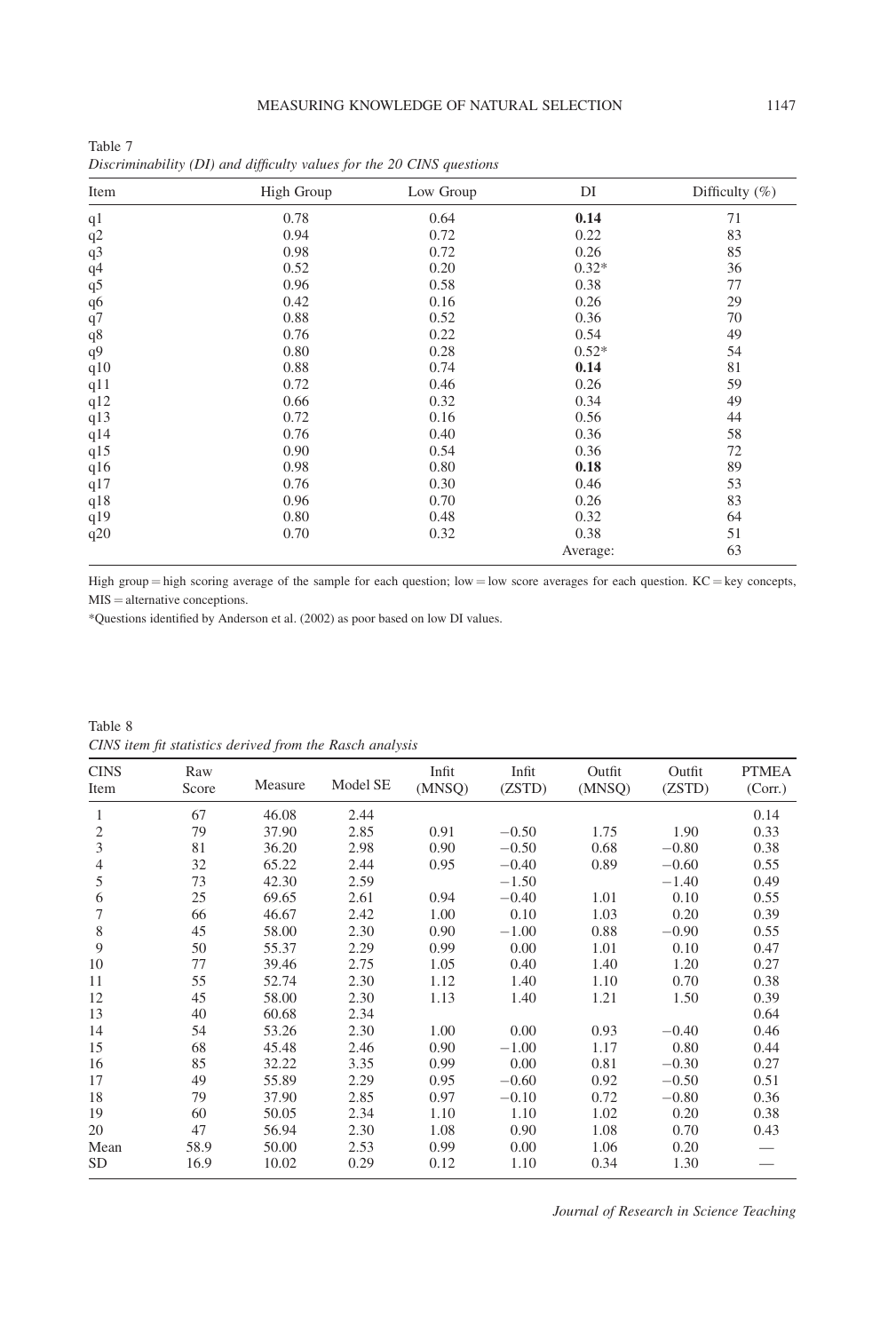Table 9 displays a person-item map, which visually summarizes several aspects of the Rasch analysis of the CINS dataset. The distribution of persons (on the left) and CINS items (on the right) are illustrated on the same logit scale. Persons at the *same* position along the scale as a particular item have a 50% chance of answering the item correctly. Questions of equivalent difficulty lie at the same point on the logit scale (e.g., questions 8 and 12, 11 and 14, and 2 and 18). Individuals located *above* an item, however, have an even greater chance of answering the item correctly (i.e., the item is likely to be easier for these individuals). Those persons

| Persons $= x$                     | Test items $=$ number                                    |
|-----------------------------------|----------------------------------------------------------|
| 4<br>⋙<br>High performers<br>⋙    |                                                          |
| з<br>⋙                            |                                                          |
| $\overline{z}$<br>5<br>⋙∞         | า(์ุจฺ6) Most difficultquestion                          |
| ⋙                                 | q4                                                       |
| 1 xxxxxxxxxxx<br>⋙∞∞∞<br>м<br>⋙∞× | q13<br>÷s<br>Redundant<br>12<br>difficulty<br>q17<br>q9  |
| <b>XXXXXXXXXXX</b>                | q <sub>11</sub>                                          |
| 0<br>xxxxx<br><b>XXXXX</b>        | $+M$ q19<br>Parallel key<br>concept<br>q7<br>q1<br>q15   |
| $x\infty$<br><b>XXXXXX</b>        | questions<br>differ greatly<br>in difficulty<br>ġ5       |
| $^{\rm -1}$<br>⋙                  | $+5$<br>q10<br>q18<br>ιq∠<br>q3                          |
| ×<br>$-2$                         | east difficult question<br><less> <frequ></frequ></less> |

A person-item map derived from a Rasch analysis of CINS question responses from Sample G

Table 9

The distribution of persons (on the left) and CINS items (on the right) are illustrated on the same log interval  $(-2$  to 4) scale.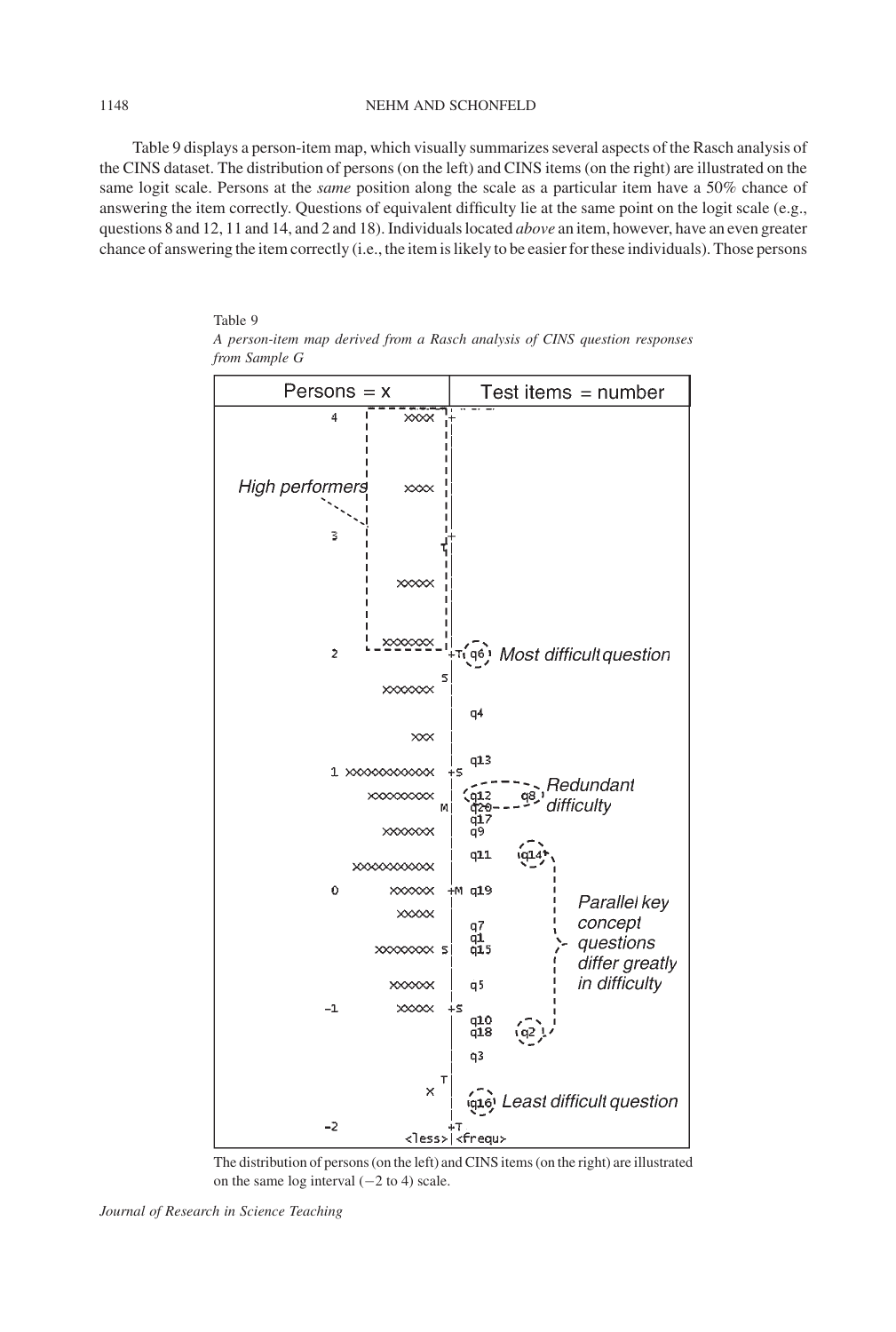located below an item have a less likely chance of answering it correctly (i.e., the item is more difficult for them).

Overall, Table 9 demonstrates that the distributions of CINS questions and persons are generally well matched, except at the high end of the logit scale. Here, questions of sufficient difficulty are lacking. As Table 9 illustrates, CINS item 6 (origin of species) is the most difficult on the logit scale, whereas nearly 15% of the sample lies above the level of this question. The overall pattern in Table 9 indicates that the CINS sufficiently differentiates the persons in the sample at lower performance levels, but does not differentiate students at the highest performance levels. Additionally, it reveals that equivalent key concept questions in the CINS are not of comparable difficulty. For example, CINS items 19 and 6 (about ''the origin of species''), and items 2 and 14 (about ''population stability'') have greatly different difficulty levels.

In summary, the CINS data demonstrate good fit with the assumptions of the Rasch model and indicate that the instrument is appropriately matched in difficulty level to the sample of biology majors studied here. Several instrument items of equivalent difficulty are present (e.g., items 2 and 18), and there was a lack of items of sufficient difficulty to distinguish high performers. Additionally, CINS items 1, 5, and 13 fit poorly to model predictions. Finally, the ten paired key concept questions were not in most cases of equivalent difficulty, although some exceptions were noted (e.g., items 10 and 18).

#### Oral Interview

Oral interviews with 18 participants from Sample G lasted on average 24.6 minutes (min.  $= 15.5$ ,  $max = 39.1$ ). These participants displayed a broad distribution of knowledge and alternative conception scores on the ORI and the CINS. The average CINS percentage score among interviewees was 66.4  $(\text{min.} = 30, \text{max.} = 100)$ , whereas the average NSPQ score was 80  $(\text{min.} = 58, \text{max.} = 100)$ . Qualitative interview scores averaged  $0.2$  (min.  $=-1$ , max.  $=1$ ). We provide examples from two participants (subjects Q and R) to illustrate differences in student understanding documented in the oral interviews.

Participant Q, who received a composite score of  $+1$ , demonstrates knowledge of several key concepts of natural selection in question 1: genetic variation produced by cross breeding and rapid generation time, competition for resources among individuals, and differential survival based on genetic variability. He does not demonstrate any alternative conceptions.

| Interviewer:   | A number of mosquito populations no longer die when DDT, which is a chemical used<br>to kill insects, is sprayed on them, but many years ago DDT killed most mosquitoes.<br>Could you explain why many mosquitoes don't die anymore when DDT is sprayed on<br>them?                                                                                                                                                                                                                                                                             |
|----------------|-------------------------------------------------------------------------------------------------------------------------------------------------------------------------------------------------------------------------------------------------------------------------------------------------------------------------------------------------------------------------------------------------------------------------------------------------------------------------------------------------------------------------------------------------|
| Participant Q: | $OK \dots$ ah, well, the DDT used to kill a lot of the mosquitoes because the mosquitoes<br>didn't have a lot of resistance to the DDT. But after a certain amount of time all of the<br>mosquitoes that were more vulnerable to the DDT died and the mosquitoes that<br>weren't vulnerable to the DDT survived they had access to more of the stuff in the<br>environment and less competition from the mosquitoes that didn't have resistance to<br>DDT, they survived and were able to take the niche of the mosquitoes that died to<br>DDT. |
| Interviewer:   | What is that resistance?                                                                                                                                                                                                                                                                                                                                                                                                                                                                                                                        |
| Participant Q: | In a population such as mosquitoes they the generations reproduce pretty<br>quickly, like you know, thousands of larvae, and it allows for a wide genetic pool, if<br>anything, so since there is a wide genetic pool there is a greater chance of a mosquito,<br>or any mosquito at all, developing resistance.                                                                                                                                                                                                                                |
| Interviewer:   | When you say wide genetic pool, what do you mean by that?                                                                                                                                                                                                                                                                                                                                                                                                                                                                                       |
| Participant Q: | There is a lot of genetic variability                                                                                                                                                                                                                                                                                                                                                                                                                                                                                                           |
| Interviewer:   | Do you know why there is a wide genetic variability?                                                                                                                                                                                                                                                                                                                                                                                                                                                                                            |
|                | Participant Q: Cross breeding.                                                                                                                                                                                                                                                                                                                                                                                                                                                                                                                  |
|                |                                                                                                                                                                                                                                                                                                                                                                                                                                                                                                                                                 |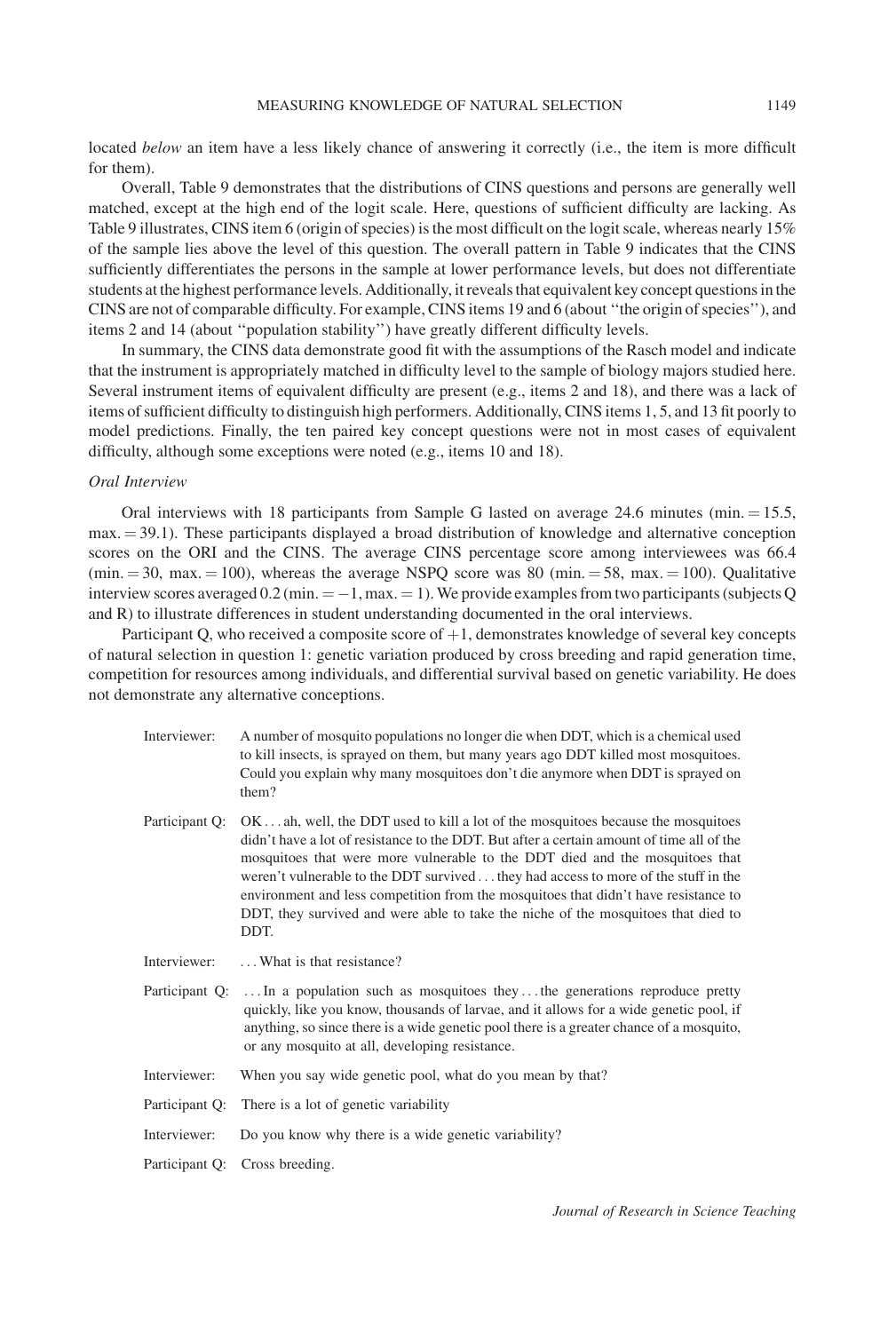In contrast to participant Q, participant R demonstrates a limited understanding of natural selection and several alternative conceptions. His overall interview score was -1. Specifically, we interpret his responses to indicate that traits acquired during an organism's lifetime can be passed on, and in some cases amplified, and that this in part explains biotic change in mosquitoes. Notably, he incorporates numerous experiences from watching television and his daily life into his conceptual explanations for DDT resistance in mosquitoes.

- Interviewer: (mosquito question, same as above).
- Participant R: ... Well, if at first the DDT killed most mosquitoes and now it's not killing them [any] more, then a possible explanation would be that when they first started exposing the mosquitoes to the DDT they didn't have any ... their immune system was not that strong to fight the DDT. As time went on they developed some kind of resistance to the DDT ... they passed this kind of, um, newly evolved resistance on to the next generation so ... passing on this trait from generation to generation ... it will start becoming stronger and if the DDT is used on them it wouldn't kill them ...
- Interviewer: Can you tell me a little bit more about how that [resistance] would happen, in general terms?
- Participant R: ...I was watching the discovery channel and there was a man who said he could develop resistance to the venom of a snake ...so he started to gradually use little bits of this venom and started injecting venom into his system and from time to time he would increase the amount of venom he took into his system ... he got bitten by the snake and to the surprise of the doctors this man actually had some kind of resistance to that venom, in comparison to a normal person who would just die ... my guess would be that at first the mosquitoes... from time to time they kept exposing them to this kind of chemical ... those will develop some kind of resistance to this kind of chemical for them to survive.
- Interviewer: This guy who was injecting the snake venom ... would one of his children or a certain percentage of his children also be resistant to the venom/immunity thing?
- Participant R: They might be, but not all the way ... as he got a resistance.
- Interviewer: Why?
- Participant R: ...If we consider the fact that they are children and their immune systems are not that strong, but if we compared them to the same age children ... if you compare both sides they will have a little bit of resistance.
- Interviewer: His family's kids might have not as much as he has, but they will have more than a group of kids that got none?
- Participant R: Yeah.
- Interviewer: Back to the DDT example ... Do you think before DDT was invented, whatever was different about the mosquitoes who didn't die when they were exposed to DDT, were they different back then, or did they just become different when they were exposed to DDT ... Did the DDT make some of them change?
- Participant R: When they introduced the chemical obviously it wouldn't kill all of them ...
- Interviewer: Why not?
- Participant R: Well, in my house recently we had roaches . . . [we introduced bait] and to my surprise, I mean, it reduced the percentage of the roach more than before I introduced the bait, so I was kind of thinking, why didn't it kill the entire race of roach? The partial conclusion that I could draw is that maybe the places that I put the bait did not fully expose the roach ... maybe the first batch that got introduced the bait got more of the food ...so as time went on the concentration went on ... if the next batch of roaches get exposed to it they might have a 50–50 chance of survival ... just like this man didn't start off injecting a whole lot of venom into his system ... that would be my conclusion.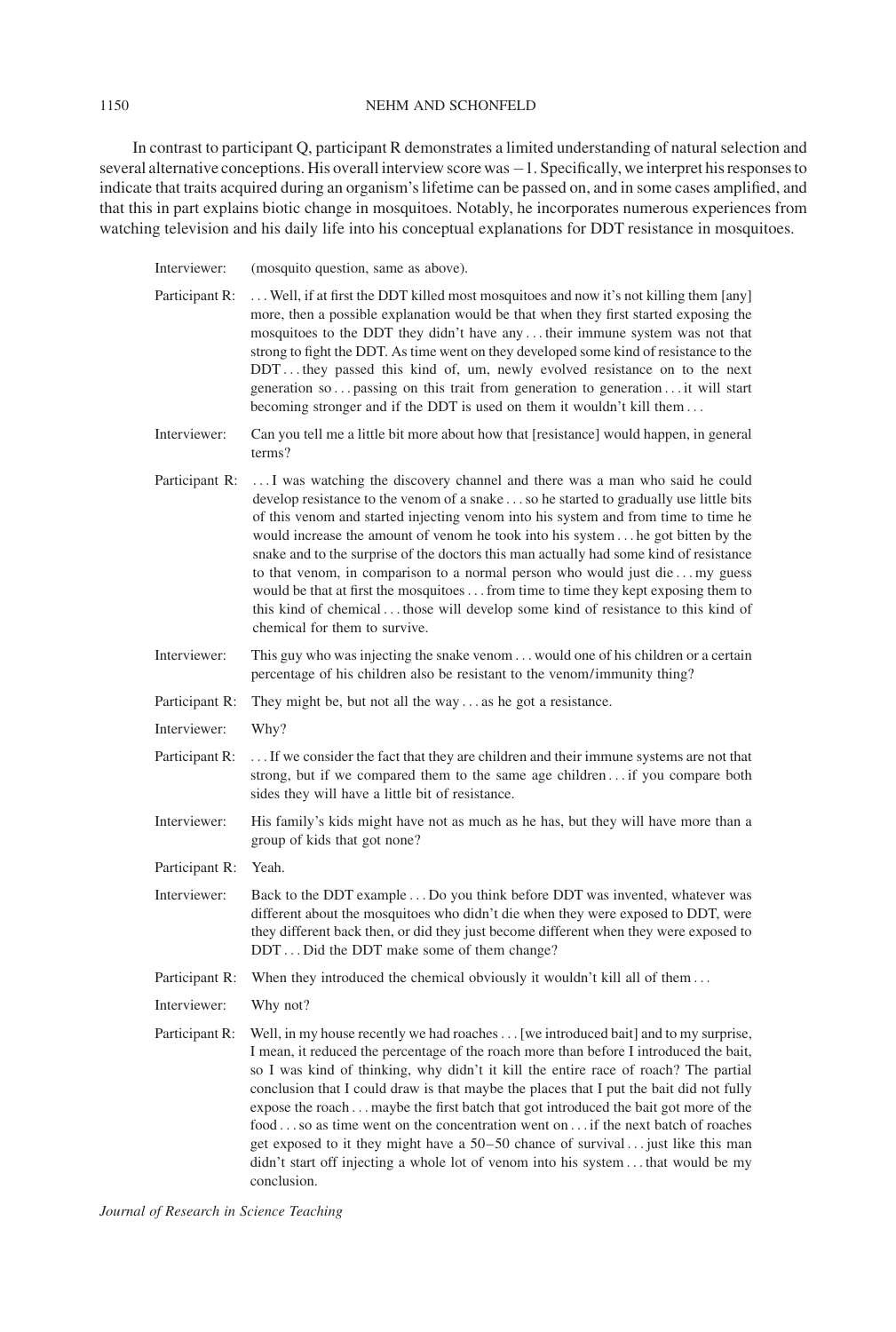Collectively, all seven key concepts of natural selection documented in the ORI and CINS were also mentioned by interviewees (Table 1, Figure 1). The CINS topics of ''population stability'' and ''origin of species,'' which are not considered key concepts of natural selection here, were not mentioned by any interviewees. We also scored the number, percentage, and rank of 31 alternative conceptions documented from the ORI and CINS in the interview sample. The percentages for each alternative conception category were calculated relative to the total number of responses. Of the 38 alternative conceptions documented in the interviews (Table 2) the three most common were alternative conception #12 (''use and disuse''), alternative conception #18 (''inheritance of acquired traits''), and alternative conception #24 (''sensory compensation''). The interviews elicited responses to only 50% of the alternative conception categories that we explored. Additionally, no new categories of alternative conceptions were discovered. Notably, the ten most commonly ranked alternative conceptions in the oral interviews were identical to the ten most commonly ranked alternative conceptions in the ORI. Overall, the oral interview results were most similar to the ORI, but they also shared a large number of commonalities to the CINS.

#### Correlations among Instrument Variables

In order to determine whether the two paper-and-pencil instruments provided related measures of natural selection knowledge and alternative conceptions, we calculated correlations among several different measures derived from the ORI and the CINS. The NSPQ, which quantifies ORI scores on a single  $0-100$  scale using *both* key concepts and alternative conceptions, was significantly correlated with the overall CINS scores (i.e., the percentage of correct responses on a  $0-100$  scale;  $n = 100$ ,  $r = 0.58$ ,  $p < 0.001$ ). Several other measures also produced significant correlations between the ORI and CINS. CINS percentages were significantly correlated with the ORI key concept diversity measure (see above;  $n = 100$ ,  $r = 0.61$ ,  $p < 0.001$ ). In addition, ORI alternative conception diversity (see above) was significantly correlated with the number of incorrect CINS responses (i.e., the number of alternative conception distractors chosen;  $n = 100$ ,  $r = 0.42$ ,  $p < 0.001$ ). In summary, the ORI and CINS appear to be measuring related information using several different measures of both knowledge and alternative conceptions of natural selection.

We considered the oral interview to be the most meaningful, detailed, and thorough analysis of student knowledge. Correlations between the oral interview scores and the paper-and-pencil instruments were performed to validate instrument measures. In the correlational analyses involving the oral interview, we used one-tailed statistical tests in view of the lack of power given the 18 undergraduates who were interviewed. Like the pattern found in the larger sample, the correlation between the NSPQ and CINS percentage score was significant using the smaller sample of interview subjects alone ( $n = 18$ ,  $r = 0.45$ ,  $p < 0.05$ ). Similarly, the oral interview score was significantly correlated to both the NSPQ score  $(n = 18, r = 0.74, p < 0.01)$  and the CINS percentage score ( $r = 0.68$ ,  $n = 18$ ,  $p < 0.01$ ). The rock test (see above), which was administered to all interview participants and used for discriminant validity purposes, was not significantly correlated with any knowledge or alternative conception measure  $(-0.30 < r < 0.19)$ .

#### Discussion

Despite a growing body of research in evolution education, comparatively little attention has been directed towards the rigorous development and evaluation of instruments that measure knowledge of and alternative conceptions about evolution and natural selection in learners of different ages and educational backgrounds (Liu & Lesniak, 2005; Nehm, 2006; NRC, 2001). We used three different methods, the CINS, the ORI essay test, and an oral interview, to assess biology majors' understanding of and alternative conceptions about natural selection, as well as the validity and reliability of each approach (Table 10). Overall, both the ORI and CINS could serve as replacements for the laborintensive process of oral interviews. Both produced comparable measures of key concept diversity and, to a lesser extent, key concept frequency. By contrast, the ORI and CINS provided clearly different assessments of both alternative conception diversity and frequency, with the ORI producing a richer description of alternative conception diversity. Regarding key concepts, the ORI results were completely concordant with oral interview results. Both the CINS and the ORI included items that could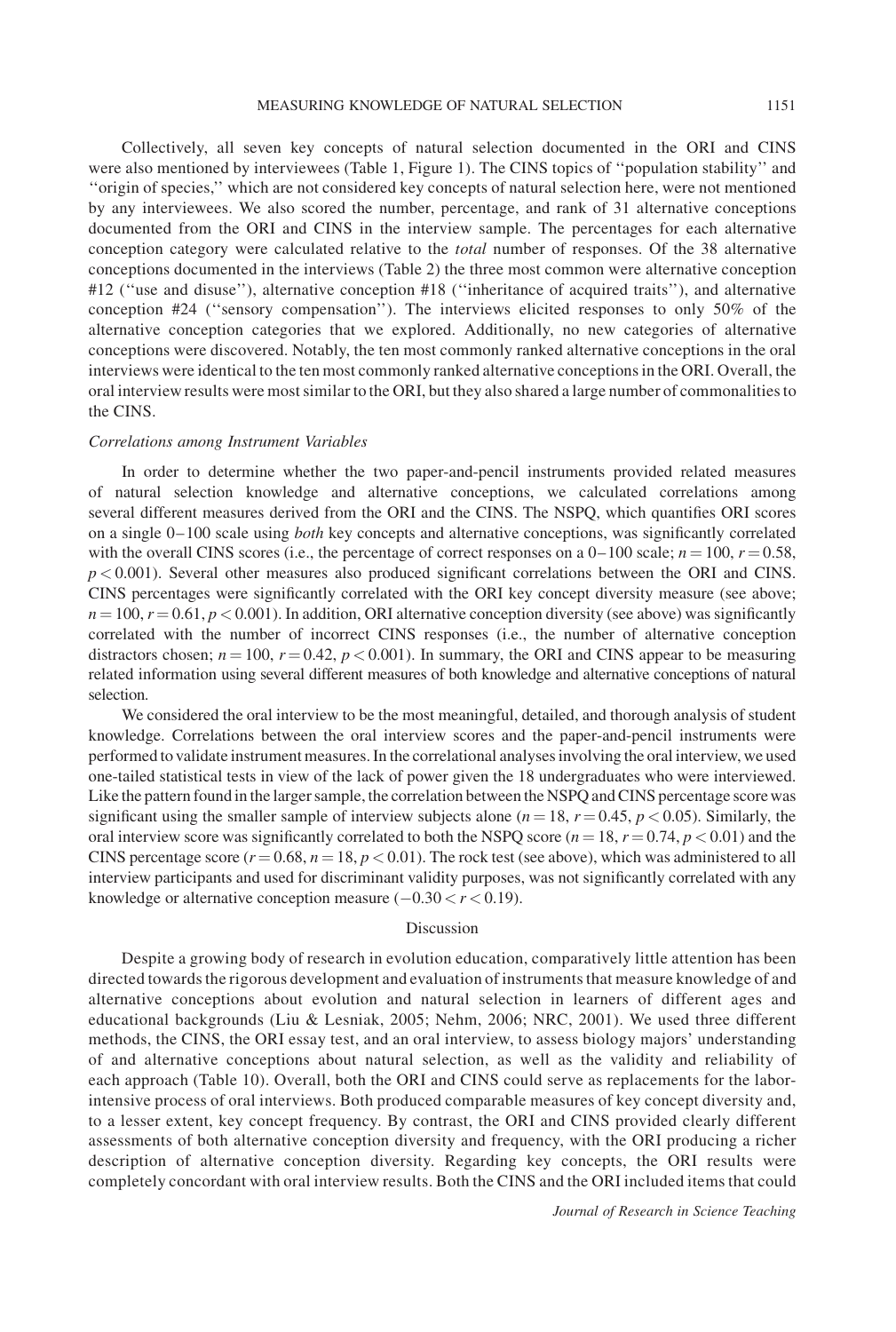| Table 10                                                 |                                                                                                                                                                                                                          | Summary table comparing aspects of the three methods for measuring student knowledge and alternative conceptions of natural selection                                                                                                                                        |                                                                                                                                                                                                                                                                        |
|----------------------------------------------------------|--------------------------------------------------------------------------------------------------------------------------------------------------------------------------------------------------------------------------|------------------------------------------------------------------------------------------------------------------------------------------------------------------------------------------------------------------------------------------------------------------------------|------------------------------------------------------------------------------------------------------------------------------------------------------------------------------------------------------------------------------------------------------------------------|
| Topic                                                    | Oral interview                                                                                                                                                                                                           | ORI                                                                                                                                                                                                                                                                          | CINS                                                                                                                                                                                                                                                                   |
| Reliability                                              | established for key concepts and<br>Strong support. Scorer reliability<br>misconceptions                                                                                                                                 | Strong support. Scorer reliability established<br>for key concepts and misconceptions                                                                                                                                                                                        | coefficient. Rasch analysis measures also<br>Moderate support. Acceptable alpha<br>indicate acceptable reliability                                                                                                                                                     |
| Validity                                                 | includes significant correlations with ORI<br>Discriminant validity evident by<br>Strong support. Content validity.<br>Convergent validity evidence<br>non-significant correlation<br>with rock test scores<br>and CINS. | scores and oral interview scores. Discriminant<br>being significantly correlated with both CINS<br>validity evidence includes ORI NSPQ scores<br>Strong support. Content validity. Convergent<br>non-significant correlation with rock<br>validity evident by<br>test scores | both ORI NSPQ scores and oral interview<br>CINS scores significantly correlated with<br>non-significant correlation with rock test<br>scores. Discriminant validity evident by<br>Convergent validity evidence includes<br>Strong support. Content validity.<br>scores |
| Item characteristics                                     | Not applicable                                                                                                                                                                                                           | characterize several questions; "speeding up"<br>Low discriminability and high difficulty<br>question too difficult for sample                                                                                                                                               | differ greatly in difficulty; too many items<br>performers; parallel concept questions<br>Low discriminability and high difficulty<br>questions distinguish among high<br>characterize many questions; no<br>of equivalent difficulty                                  |
| concepts of natural<br>Measurement of key<br>selection   | All seven key concepts documented;<br>frequencies most similar to ORI                                                                                                                                                    | All seven key concepts documented;<br>frequencies most similar to oral<br>interview results                                                                                                                                                                                  | frequencies least similar to other measures<br>All seven key concepts documented;                                                                                                                                                                                      |
| misconceptions of<br>natural selection<br>Measurement of | but excellent concordance with ORI results<br>Universe of misconceptions significantly<br>smaller than found using the CINS                                                                                              | Universe of misconceptions significantly smaller<br>excellent concordance with oral<br>than found using CINS, but<br>interview results                                                                                                                                       | documented, but poor concordance with<br>both ORI and oral interview patterns<br>Greatest diversity of misconceptions                                                                                                                                                  |
| Instrument strengths                                     | All concepts and misconceptions were<br>captured by the ORI and CINS                                                                                                                                                     | Appears to document extant misconceptions most<br>accurately. Provides results most similar to an<br>oral interview                                                                                                                                                          | Documents key concepts most efficiently                                                                                                                                                                                                                                |
| Instrument weaknesses                                    | None                                                                                                                                                                                                                     | be mitigated by scorer practice with a rubric<br>of responses can be difficult but this can<br>Omission errors problematic; interpretation                                                                                                                                   | May not accurately represent the extent of<br>misconceptions. Permits guessing                                                                                                                                                                                         |
| Implementation strengths<br>Implementation<br>weaknesses | impractical for use in large samples<br>Highly i<br>None                                                                                                                                                                 | Impractical for use in large samples<br>None                                                                                                                                                                                                                                 | Rapid results, scoring, and interpretation<br>None                                                                                                                                                                                                                     |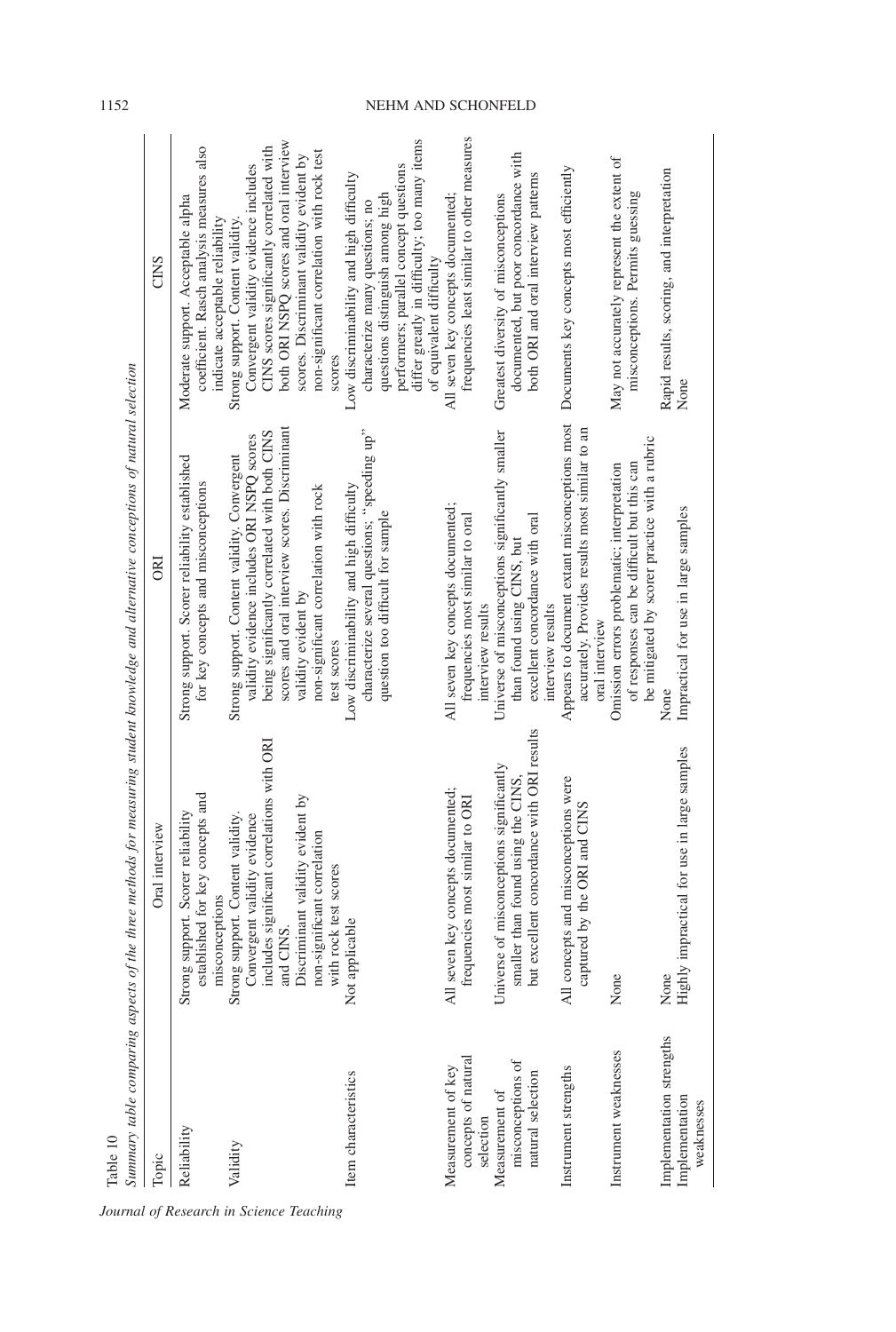be characterized by (a) low discriminability, (b) high overlapping difficulty, and (c) mismatches with the sample.

#### Criticisms of the Bishop and Anderson Test

Anderson et al. (2002) provided a series of criticisms of Bishop and Anderson's (1990) openresponse instrument and used these criticisms as justification for the development of the CINS. Overall, Anderson et al. criticized the Bishop and Anderson instrument items as being: (1) simple; (2) hypothetical; (3) abstract; (4) and unable to probe student understanding of ecological and genetic principles central to natural selection. If these criticisms were justified, one would expect that compared to the CINS the Open Response Instrument (ORI), which is largely derived from the Bishop and Anderson test, would provide comparatively less reliable and valid information about undergraduate students' knowledge and alternative conceptions of natural selection. We explored this question empirically and were not able to support Anderson et al.'s argument: both the CINS and ORI produced comparable and complementary measures of students' knowledge of natural selection. No data in our study provided clear evidence for the superiority of the CINS.

Our study did provide, however, evidence that calls into question some of Anderson et al.'s criticisms of the Bishop and Anderson instrument. First, based on high difficulty scores for individual questions and the marginal composite instrument scores from our two samples (i.e., the NSPQ, key concept diversity, and alternative conception diversity), it appears that the ORI is not simple, but rather is sufficiently challenging for college biology majors. Second, we found ample evidence that the ecological and genetic principles that underlie the theory of natural selection were indeed elicited by the ORI. All seven ''key concepts'' of natural selection were documented using the ORI; these included the causes of phenotypic variation (such as mutation and recombination) and ecological principles (such as competition and differential survival based on resources; Table 1, Figure 1). Thus, the criticisms of both simplicity and the inability to elicit fundamental principles were not supported by our study.

We regard the remaining two criticisms of the Bishop and Anderson test—being hypothetical and abstract—as potentially accurate but likewise characteristic of Anderson et al.'s CINS. For example, when we consider an individual concept on the CINS, such as the differential survival of guppies in tropical streams, we wonder whether having a student read a paragraph about guppies makes the subsequent questions about them less hypothetical or abstract relative to, for example, the differential survival of cheetahs on the African savannah (discussed in the ORI). Although neither we nor Anderson et al. (2002) investigated this question empirically, we consider the contemplation and explanation of all evolutionary scenarios to be necessarily abstract because they involve the simultaneous consideration of multiple variables in contexts in which students typically have had no direct experience. Additionally, both the ORI and CINS prompt students to ponder evolutionary patterns and processes that occur during timescales that are often inaccessible to direct observation and, more importantly, beyond student contemplation (i.e., hundreds, thousands, or millions of years). The CINS questions do, however, deal with evolutionary scenarios likely taking place over shorter timescales than those discussed in the ORI. Nevertheless, we argue that the Bishop and Anderson (1990) essay test is not unique in prompting students to answer hypothetical and abstract questions, regardless of whether the questions are based on hypothetical or abstract exemplars. It may be argued, however, that using hypothetical questions that parallel actual situations, but vary from them in significant ways, have the potential to be misleading and could actually reinforce or propagate alternative conceptions among students. No studies to our knowledge have investigated this issue. In summary, we find, at best, some support for Anderson et al.'s criticisms of the Bishop and Anderson instrument but argue that some of their criticisms may also apply in to the CINS.

#### Validation of the CINS

Anderson et al. (2002) used correlations between scores obtained from seven oral interviews and overall CINS scores as their primary method for validating their instrument. While this small sample size is troublesome, primarily because it is the only evidence supportive of the validity of their instrument, exclusive of response patterns themselves. We found Anderson et al.'s interpretation of their oral interview data problematic. On page 966, for example, Anderson et al. (2002) report that:

Journal of Research in Science Teaching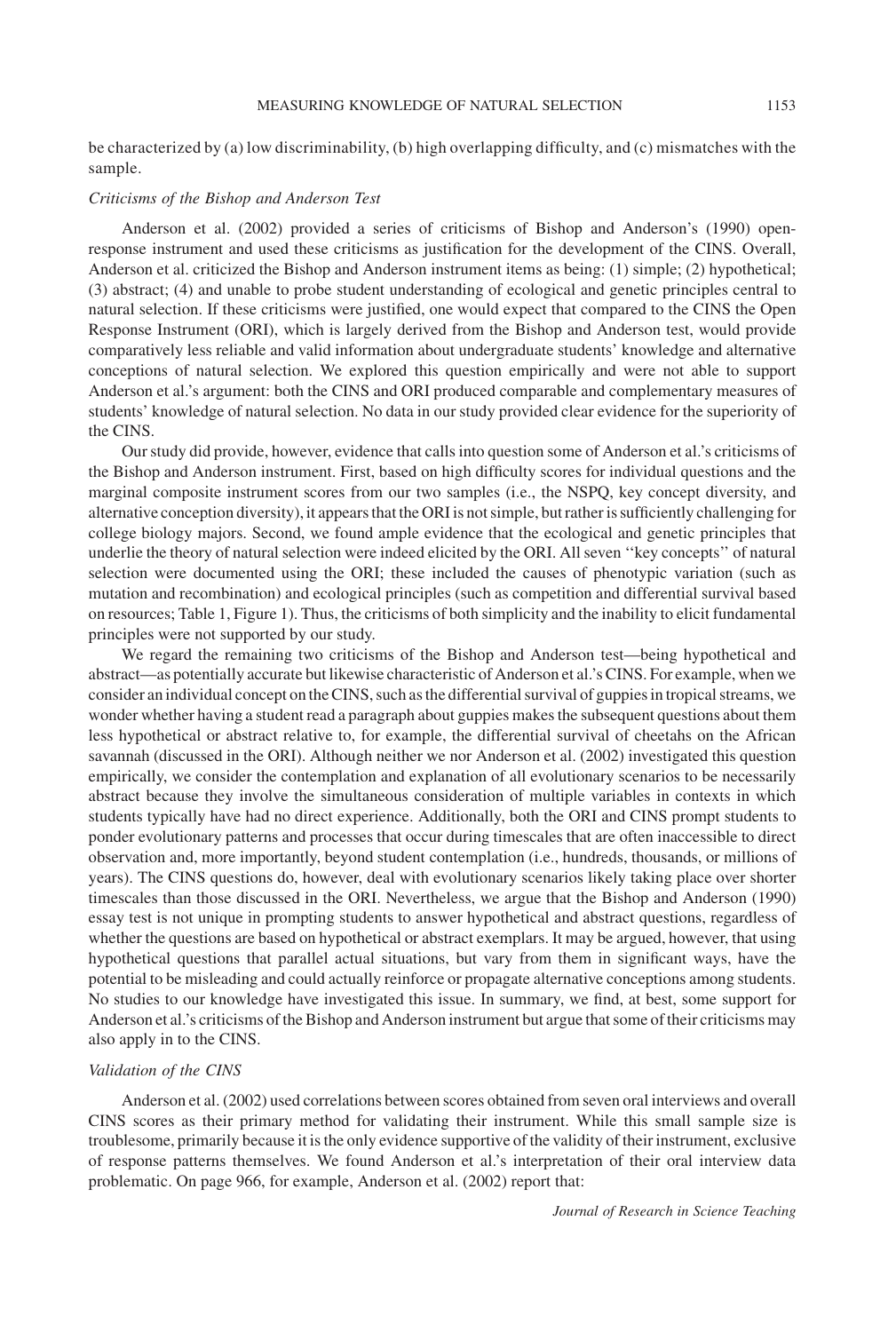''We were encouraged by our finding that the seven undergraduate biology majors whom we interviewed all demonstrated an accurate understanding of natural selection. This suggests to us that it is possible for students to learn about natural selection and that we should be much more successful than we currently are with nonmajors.''

Table 2 in Anderson et al. (2002, p. 960) lists the seven participants' interview scores and CINS scores. Interview scores were calculated by coding post-interview transcripts for correct and incorrect ''utterances.'' According to Anderson et al.'s Table 2, 43% (3/7) of participants received what can only be interpreted as failing scores on the interview and 57% (4/7) received failing scores on the CINS. Thus, it is unclear why Anderson et al. (2002) considered these students to have an ''accurate understanding of natural selection'' or why they were ''encouraged'' by this result. Additionally, in the abstract of their paper, Anderson et al. (2002, p. 952) indicate that these seven students were non-majors, whereas the above quote suggests that these seven students were biology majors. If other sources of instrument validation were provided, these confusing interpretations would be less troubling. Anderson et al.'s use of only seven student interviews to validate the CINS, and the confusing interpretation of these data, spurred us to investigate the validity of the CINS more rigorously.

A final issue of concern with the validation of the CINS was the absence of evidence of discriminant validity. Instrument validation typically requires demonstrating that measures not hypothesized to be related to the measured construct are in fact not significantly correlated to scores derived from instrument responses. In other words, discriminant evidence supports the interpretation that the wrong construct is not being measured (Ary, Jacobs, & Razavieh, 2002, p. 558). Because Anderson et al. (2002) did not provide evidence regarding discriminant validity in their validation of the CINS, our study used a closed-response test about rocks to establish discriminant evidence for both the CINS and the ORI (Table 10).

## Comparing and Contrasting the CINS, ORI, and Interview

Figure 2 visually illustrates the concordance of key concept and alternative conception elicitation from among the CINS, ORI, and oral interview data. Figure 2 demonstrates the excellent concordance of key concept elicitation using all three methods. As the figure shows, all three methods elicited the same seven key concepts of natural selection. This result validates the inference that the three methodologies captured information about the same construct, and indicated that, in general, the method of elicitation was not correlated to the content extracted. However, as Figure 1 illustrates, the magnitudes of participant responses did differ markedly in some cases (e.g., ''limited survival'' was mentioned by the undergraduates in nearly 80% of CINS responses but in only 30% of interview responses). Thus, while the CINS, ORI, and oral interview elicit the same types of knowledge among respondents, they do not always reflect different strands of knowledge to the same degree. Taking into consideration the effort required to execute, score, and interpret the ORI and oral interview data, our results indicate that the CINS would be the most efficient method for measuring knowledge of the key concepts of natural selection in the sample of biology majors that we studied. These results also indicate that the CINS may, however, overestimate students' working knowledge of the key concepts of natural selection (Figure 1).

Unlike the results for key concepts, alternative conception elicitation was significantly related to methodology (Figure 2). Only five of the same alternative conceptions (of 31) were uncovered by all three methods (alternative conceptions 1, 6, 8, 12, and 18; see Table 2). Notably, the oral interviews did not elicit any unique alternative conceptions (Figure 2). Overall, however, the oral interview alternative conception magnitudes were most similar to the ORI responses (Table 2). In terms of alternative conceptions uncovered, the oral interview provided equivalent construct concordance with the ORI and CINS; that is, three alternative conceptions, although not the same three, were elicited by both the instrument and the ORI and CINS (Figure 2).

Used together, the paper-and-pencil ORI and CINS appear to provide an excellent replacement for the time-consuming process of oral interviews. While the two paper-and-pencil instruments provided generally comparable measures of the key concepts of natural selection, they did not provide equivalent measures of alternative conception diversity or magnitude. Until a new instrument is developed, we recommend that both the CINS and ORI be used to measure the distribution and magnitude of alternative conceptions.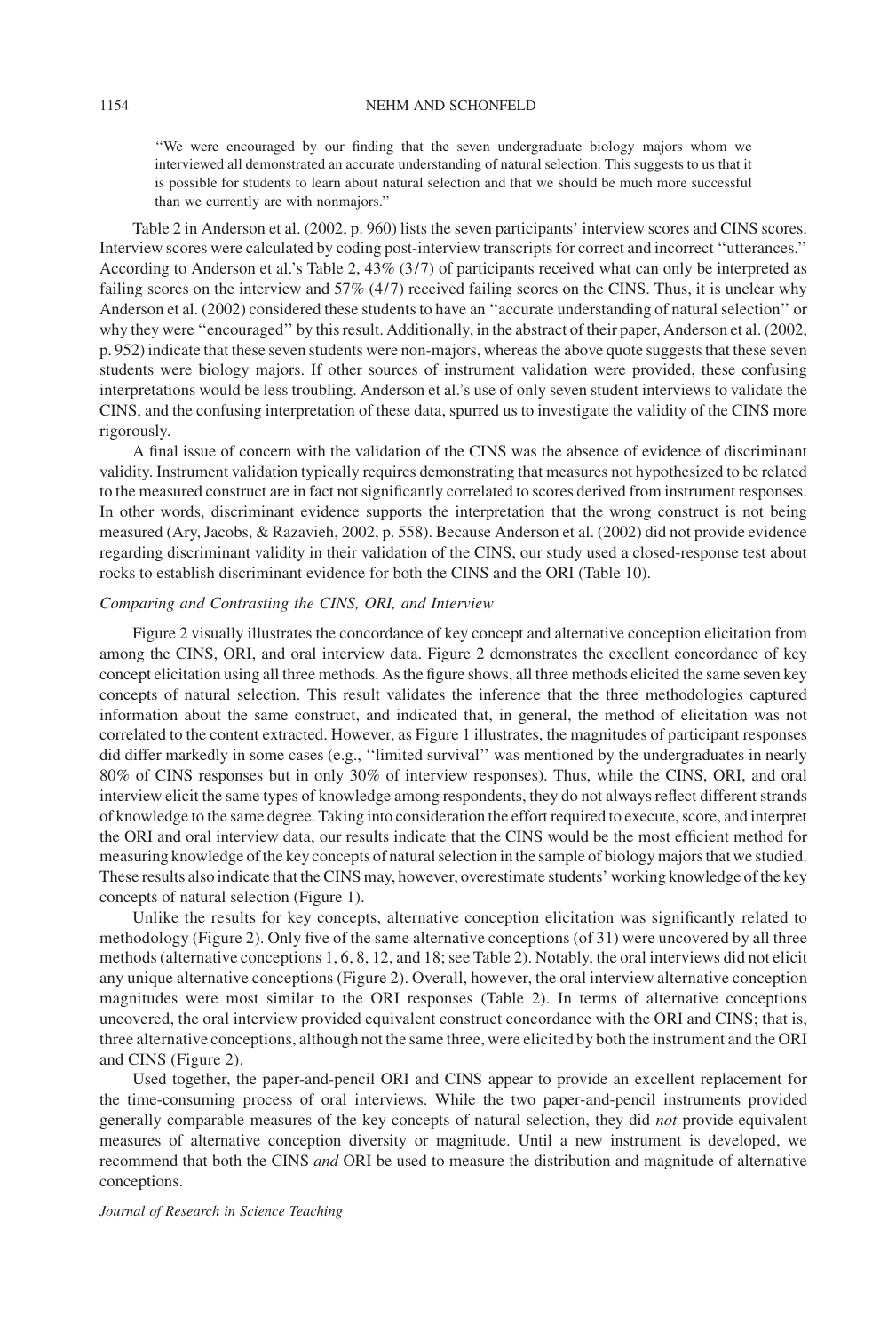

Figure 2. A Venn diagram illustrating the distribution of key concepts and alternative conceptions elicited among the CINS, ORI, and oral interview. See Table 1 for key concept number descriptions and Table 2 for alternative conception number descriptions.  $* =$  not considered a key concept of natural selection in this study, but considered as such by Anderson et al. (2002).

## Criterion-Referenced Nature of the CINS

Anderson et al. (2002) noted (p. 959) that the CINS is a criterion-referenced test. Although Anderson et al. demonstrated a degree of content validity for the CINS, they did not adduce evidence that the CINS possessed other key properties of criterion-referenced tests. For example, a key property of criterionreferenced tests is their capacity to document growth in student knowledge over the course of a period that starts before a learning experience begins (e.g., prior to a learning module devoted to natural selection) and ends once the learning experience concludes (e.g., at the conclusion of the natural selection module). Validity research on a criterion-referenced test could be enhanced with a control group that is not exposed to the target learning experience (King, 1975). Anderson et al. (2002) provide no validity evidence bearing on the sensitivity of the CINS to growth in knowledge of natural selection. By contrast, Nehm and Schonfeld (2007) demonstrated that an essay test adapted from Bishop and Anderson (1990) is sensitive to knowledge growth.

Criterion-referenced testing downplays psychometric reliability because psychometric reliability depends on between- and within-person variance components, as those components bear on the test's ability to consistently discriminate among individuals (Carver, 1974). Since criterion-referenced testing anticipates little pretest variance (most students displaying below-standard performance) and little post-test variance (most students displaying above-standard performance), reliability in this context is reasonably evaluated with alternate forms assessing pre-to-post-test gains. Anderson et al. (2002) provide no evidence bearing on this particular type of reliability. By contrast, Nehm and Schonfeld (2007) demonstrated consistency in preto-post-course gains using alternate measures of knowledge of natural selection (and concomitant reductions in alternative conceptions). Finally, creators of criterion-referenced tests typically create a cut-off or standard score that reflects appropriate mastery of the knowledge taught. Anderson et al. (2002) did not provide such a score. By contrast, Nehm and Reilly (2007), using an adaptation of Bishop and Anderson's (1990) test, arrived at a cut-off score that reflected a minimum level of understanding of natural selection.

Carver (1974) pointed out that a criterion-referenced test''may be referenced to a normative group, and a norm-referenced test, to a criterion'' (p. 512). Millman and Popham (1974) indicated that criterionreferenced tests have conventional psychometric uses such as predictive validity. Moreover, estimates of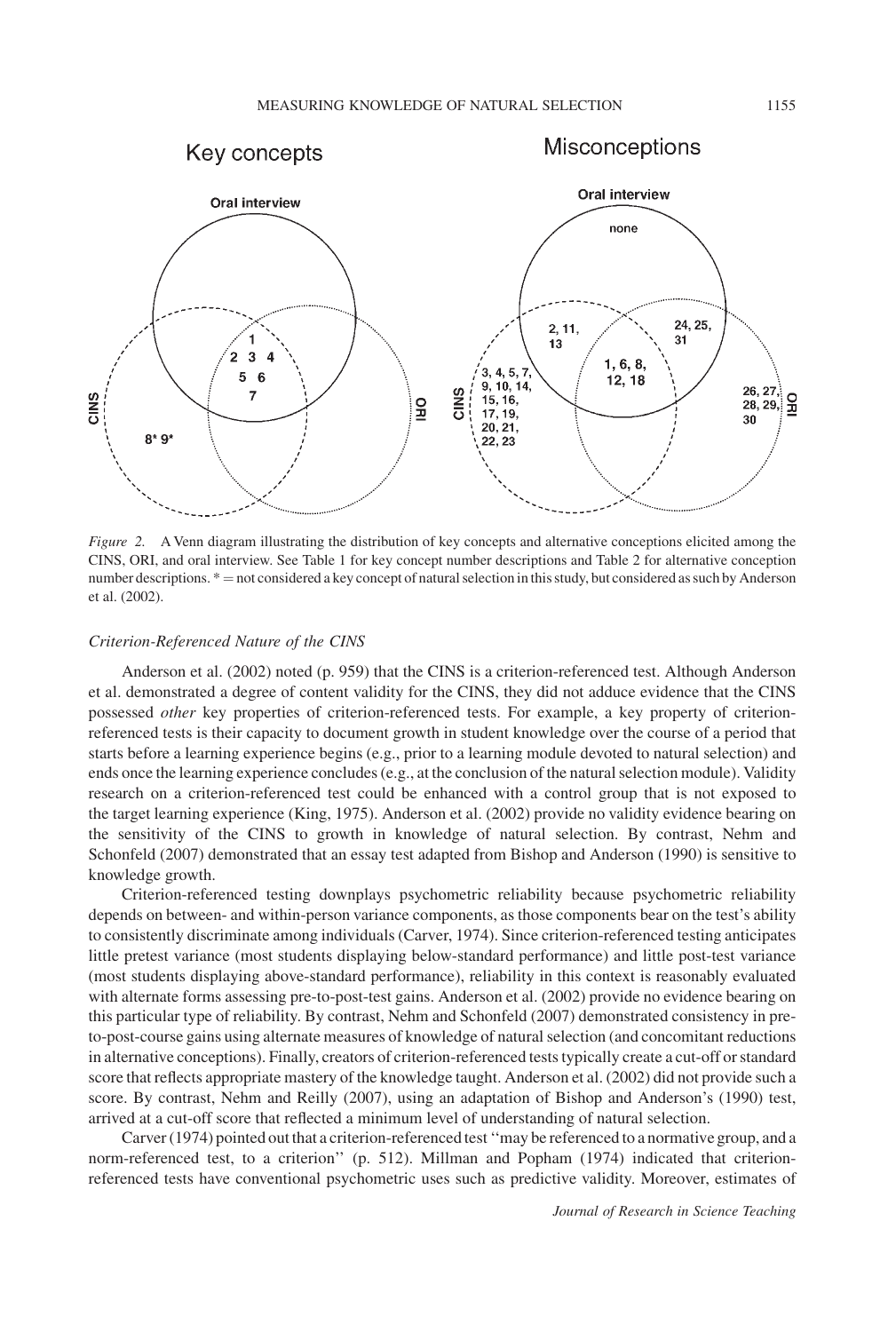variance for reliability purposes are suitable to criterion-referenced tests such as the CINS (Cronbach, 1975). Haladyna (1975) underlined the point that educators who use criterion-referenced tests should be concerned with psychometric reliability because errors of measurement can cloud the educators' ability to distinguish true passes, false positives, true fails, and misclassified fails, particularly among students who score near the cut-off. Although the current paper was not directly concerned with the CINS as a criterion-referenced test, the paper's focus on the test's psychometric properties provides a foundation for future research on the CINS "edumetric" properties.

## Instrument Format and Knowledge Measures

Considering that the same student population was used to measure evolutionary knowledge, the differences in knowledge and alternative conception scores that we document may be a result of different question formats (i.e., open- vs. closed-response). Bridgeman (1992, p. 253) outlined the three major advantages to open-response test items: (1) reduction of measurement error associated with random guessing; (2) elimination of unintended corrective feedback, that is, if an expected correct answer is not present among the items, the student knows that a change in strategy is required to solve the problem; and (3) problems cannot be solved by working backwards from the answers.

Research has also demonstrated that open-response items may measure different cognitive characteristics than closed-response items. Traub and MacRury (1990), for example, in their literature review pertaining to proficiency measurement using open- and closed-response testing, concluded that the reasons for differences between the two approaches were not clear, and recommended that both item types be used in knowledge assessment. Traub and MacRury went on to argue that one should not assume that both methods assess the same cognitive abilities. Likewise, Kuechler and Simkin (2003) found that openand closed-response items on computer programming exams did not correlate highly, and likely tested different cognitive processes. Collectively, this work argues for the inclusion of open-response items in knowledge assessments.

In contrast, other work calls into question the benefits of open-response test items. Lukhele, Thissen, and Wainer (1994), for example, found that the College Board's AP chemistry and history tests' open-response questions added little information beyond that provided by the multiple-choice sections. Lukhele et al. (1994) went on to question the basic premise that open-response items are more useful and meaningful than multiplechoice items. In a quantitative meta-analysis of construct equivalence, Rodriguez (2003) found that when stem-equivalent items are employed, multiple-choice and constructed response measures tend to correlate highly. Likewise, Bridgeman (1992, p. 253) found that despite differences in format, open- and closedresponse items produced ''remarkably similar correlational patterns.'' Overall, there is evidence that openresponse items themselves may not provide more meaningful measures of knowledge; aspects of the questions themselves may account for these differences.

Educators who favor essay tests look to advantages that include the test's usefulness in assessing the student's ability to relate facts and principles to each other, organize knowledge, and write in clear, accurate prose. These advantages do not come without costs. First, time is a premium, and frequently students have insufficient time to demonstrate the above abilities. Second, compared to multiple-choice tests, essay tests tend to be less economical and less efficiently scored (Bennett, 1993). Third, Anastasi (1976) pointed out that because the student writes an essay for a teacher who presumably knows much more about the details of the subject matter than the student, there is a tendency for the student to develop an approach to writing in which obscure ideas are written in a telescoped style that is accessible to the teacher; that style unfortunately carries over to the student's writing for the general reader. Fourth, although this can be mitigated by the application of rubrics and other strategies, there is greater subjectivity in scoring essays than in scoring multiple-choice tests. Fifth, students prefer multiple-choice tests to essay tests (Zeidner, 1993). Sixth, constructed-response tests, including essay tests, compare less favorably to multiple-choice tests in terms of predictive validity (Bennett, 1993).

In summary, while there is no consensus on the equivalency of open- and closed-response items, it is clear that equivalent measures may in some cases be derived using different item formats, and that the greater similarity between items (i.e., stem equivalency) increases the degree of correlation between measures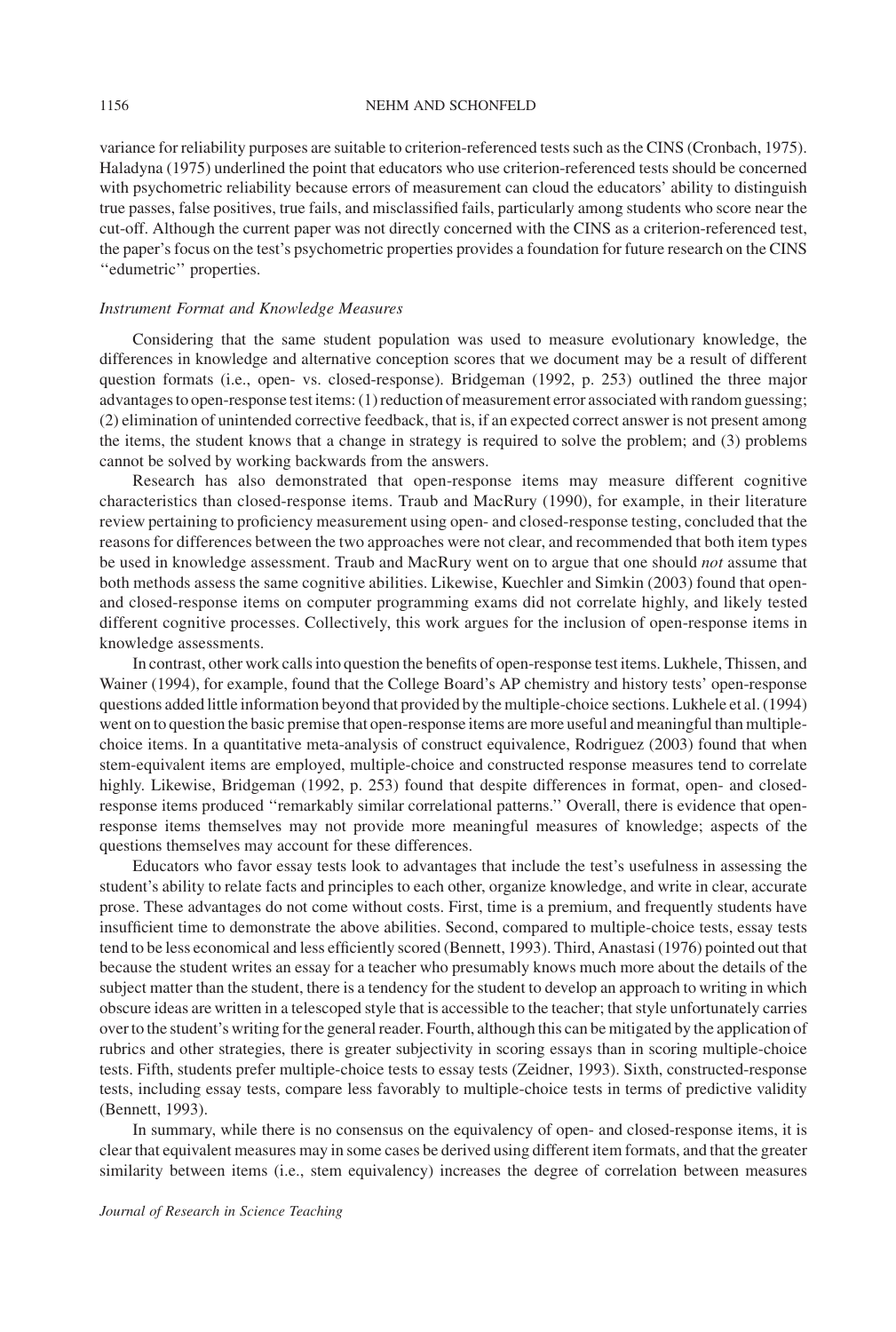derived from them. The CINS and ORI did not share stem-equivalent questions or formats, and this difference alone may account for the discrepancies between the results that we document.

## Practical Considerations

Many of the advantages and disadvantages of open- and closed-response instruments outlined by Kuechler and Simkin (2003, p. 396) apply to the CINS and ORI. In our study using the CINS, we found that a large sample  $(\sim 100)$  may be scored and analyzed in about an hour, whereas scoring a comparable sample of open-response instruments requires more than 20 hours. Additionally, scoring the ORI requires considerable expertise and training, even with a well-designed grading rubric. To ensure the reliability of essay scoring, the ORI also requires two graders, which adds additional time, effort, and training. Finally, in order to calculate knowledge and alternative conception measures (e.g., the NSPQ and diversity scores), the ORI requires data entry and statistical analyses.

The ORI carries additional and more serious disadvantages than time. Students' aversion to writing may in some cases lead to limited responses or errors of omission, and poor writing skills may hamper clear communication, preventing the instructor from recognizing the extent of the student's knowledge; both situations will produce scores that inaccurately reflect student knowledge. Additionally, because of the time required to construct responses to the ORI, it is not possible to test a broad array of content knowledge. Collectively, these factors are likely to deter researchers from implementing the ORI in large samples.

In addition to the general limitations of open-response instruments discussed above, several specific limitations were found to characterize the ORI. Several questions had marginal discriminability and high difficulty (Table 5), and the ''speeding-up evolution'' question appeared to be particularly challenging for the first-year biology majors in our sample (Table 5). Thus, in the student population studied here, the ORI appears to have intrinsic limitations. It is important to point out that relaxing the benchmark of three key concepts, which Nehm and Reilly (2007) considered to be indicative of understanding natural selection, and relaxing the benchmark of one alternative conception as being indicative of a wrong answer, would significantly alter both discriminability and difficulty values and thereby modify this interpretation. Nevertheless, relaxing the scoring benchmarks would not transform the ORI into a significantly less difficult test for the biology majors that we studied.

## CINS Difficulty and Appropriate Populations for Testing

The CINS was originally designed to be of use in measuring knowledge of and alternative conceptions about natural selection in undergraduate non-majors, but we found it to be well-suited to our sample of firstyear biology majors. This interpretation is also in line with data from the original CINS study, where very-low average CINS scores were reported for undergraduate non-majors (Anderson et al., 2002, p. 963). Indeed, the average scores for non-majors in the two samples Anderson et al. studied were failing  $(41/100, n = 110,$  and  $52/100$ ,  $n = 96$ ). Although Anderson et al. (2002) concluded that their test was well-suited for non-majors, the average performance scores for their samples, in combination with the marginal CINS scores reported in the present study of majors, suggest that their instrument may be better suited for first-year biology majors. The marginal discriminability and moderate difficulty of many CINS questions documented in our study (and several items in Anderson et al.'s original study), suggest that this test is very difficult for undergraduate nonmajors.

The Rasch analyses performed here also provide useful information on the fit between the instrument items and the sample who took it. As Table 9 illustrates, the biology majors in our samples are well-matched to the distribution of items. The Rasch analyses also provide useful information on the difficulty of particular CINS items and how the instrument could be improved. Specifically, many questions of redundant difficulty (e.g., items 8 and 12) could be altered to provide a more precise measure of student knowledge using this instrument. Likewise, if the test is used to measure knowledge in first-year biology majors similar to those studied here, questions that differentiate high performing students will need to be added.

Finally, some researchers may be inclined to use pairs of CINS items that measure the same key concept of natural selection (e.g., items 2 and 14 concerning ''population stability'') to measure pre-post-knowledge gains associated with particular instructional interventions. This inclination should not be acted upon, however, as the Rasch analysis revealed that parallel items about the same key concepts of natural selection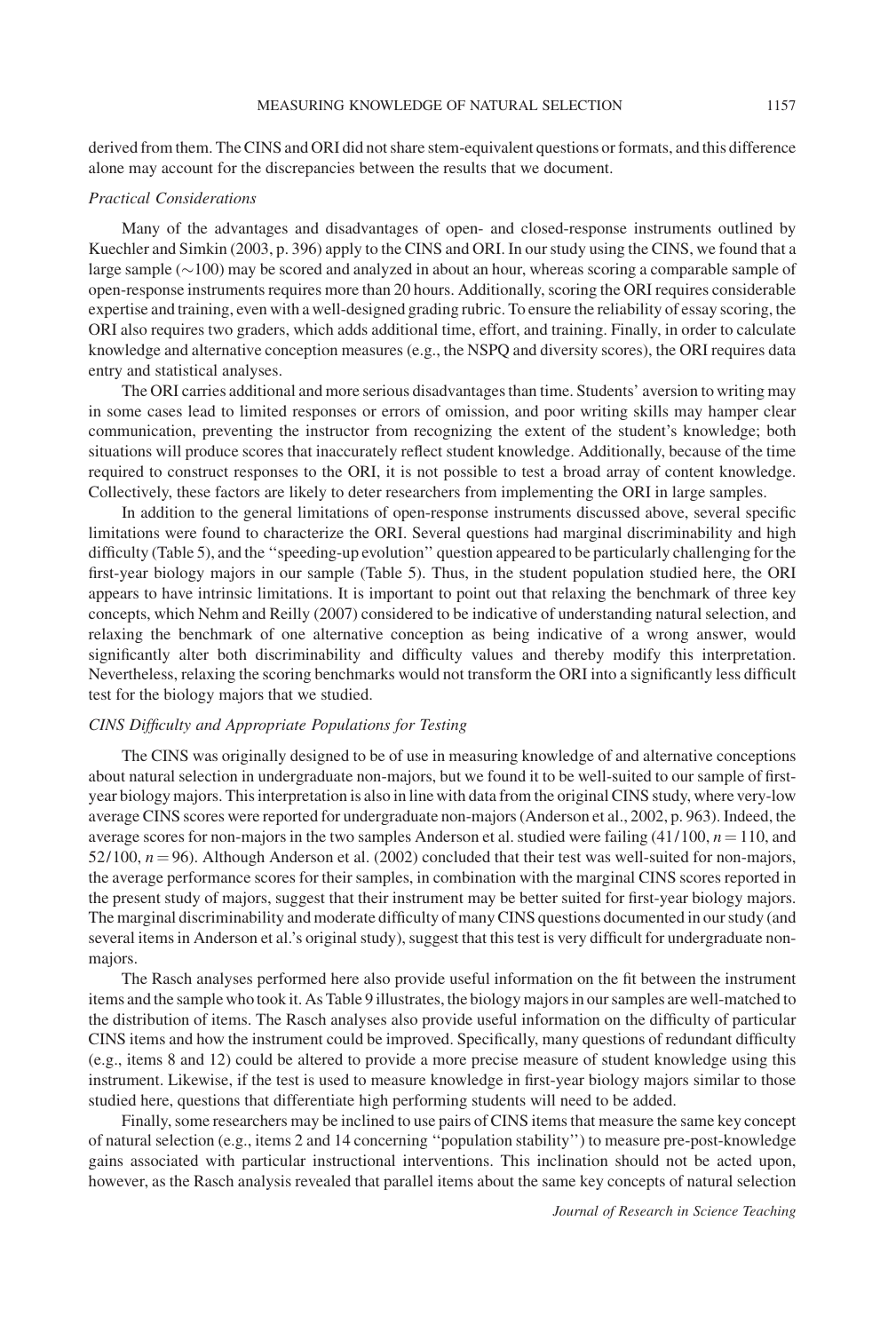(e.g., items 2 and 14) have greatly different difficulty levels. Thus, dividing these parallel pairs of questions into pre- and post-tests could significantly bias learning gain measures. Likewise, the ''salamander'' and ''cheetah'' questions from the ORI are also not of comparable difficulty, and are therefore not well-suited for pre-post-testing. In contrast, the bacteria and cheetah questions are most comparable. It would be worthwhile, however, to develop parallel pairs of CINS items of comparable difficulty about the same key concepts of natural selection for use in pre-post-testing. Likewise, developing a new question of comparable difficulty to the ORI ''salamander'' question would be beneficial.

#### Knowledge, Alternative Conceptions, and Sociocultural Contexts

Longstanding work in education and cognition has indicated that science understanding emerges from complex interactions in localized social, cultural, linguistic, and naturalistic contexts (e.g., Atran, 1990; Vygotsky, 1978). It has also been shown, however, that some alternative conceptions in science are widespread and transcend particular racial, cultural, and naturalistic contexts (e.g., Azizoglu, Alkan, & Geban, 2006; Chiu, 2005; Wandersee et al., 1994). Because ours is the first to study knowledge and alternative conceptions of natural selection in a sample comprised primarily of underrepresented minorities, it provides an opportunity to explore whether knowledge and alternative conceptions of natural selection that have been extensively documented in primarily white, middle-class samples are in fact more widespread (Scheurich & Young, 1998).

Overall, our results suggest that while the magnitudes of alternative conceptions of natural selection may differ among students from different cultural, ethnic and/or class backgrounds, in most instances the alternative conceptions themselves do not. For example, Nehm and Schonfeld's (2007) study of 44 biology teachers, most of whom were not from underrepresented groups, displayed all of the alternative conceptions documented in the present study. Bishop and Anderson's (1990) study sample, Anderson et al.'s (2002) study sample, and many other samples (e.g., Brumby, 1984; Clough & Wood-Robinson, 1985; Ingram & Nelson, 2006) also comprised mostly white non-Hispanic students, and they likewise documented many of the alternative conceptions uncovered here. Finally, while the results of this study suggest that alternative conceptions of natural selection transcend racial, ethnic and/or class boundaries, they do not imply that the same pedagogical strategies and curricular frameworks will be equally effective for ameliorating alternative conceptions of natural selection in these different student populations.

## References

Anastasi, A. (1976). Psychological testing. New York: Macmillan.

Anderson, D.L., Fisher, K.M., & Norman, G.J. (2002). Development and evaluation of the conceptual inventory of natural science. Journal of Research in Science Teaching, 39, 952–978.

Ary, D., Jacobs, L.C., & Razavieh, A. (2002). Introduction to research in education (6th ed.). Belmont, CA: Wadsworth/Thomson Learning.

Atran, S. (1990). Cognitive foundations of natural history. Cambridge: Cambridge University Press.

Azizoglu, N., Alkan, M., & Geban, Ö. (2006). Undergraduate pre-service teachers' understandings and misconceptions of phase equilibrium. Journal of Chemical Education, 83, 947–953.

Bennett, R.E. (1993). On the meaning of constructed response. In R.N. Bennett & W.C. Ward (Eds.), Construction versus choice in cognitive measurement: Issues in constructed response, performance testing, and portfolio assessment (pp. 1–28). Hillsdale, NJ: Erlbaum.

Bishop, B., & Anderson, C. (1990). Student conceptions of natural selection and its role in evolution. Journal of Research in Science Teaching, 27, 415–427.

Bloom, B. (1956). Taxonomy of Educational Objectives, Handbook I: The Cognitive Domain. New York: David McKay.

Bode, R.K., & Wright, B.D. (1999). Rasch measurement in higher education. In J.C. Smart & W.G. Tierney (Eds.), Handbook of Theory and Research, Volume XIV. New York: Agathon Press.

Boone, W.J., & Scantlebury, K. (2006). The role of Rasch analysis when conducting science education research utilizing multiple-choice tests. Science Education, 90, 253–269.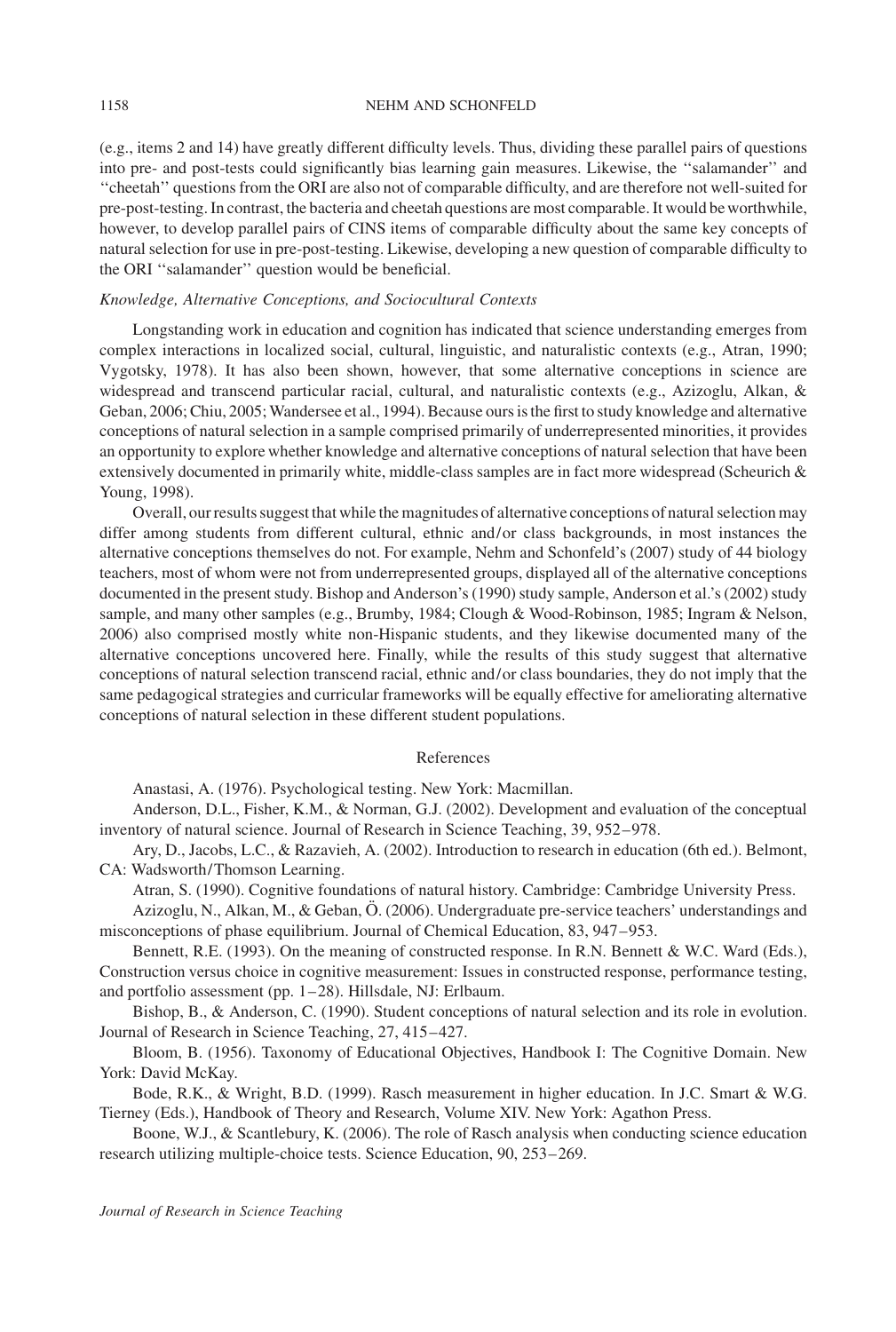Bond, T.G., & Fox, C.M. (2001). Applying the Rasch Model: Fundamental measurement in the human sciences. Mahwah NJ: Lawrence Erlbaum Associates.

Bridgeman, B. (1992). A comparison of quantitative questions in open-ended and multiple choice formats. Journal of Educational Measurement, 29, 253–271.

Brooks, D.J. (2001). Substantial numbers of Americans continue to doubt evolution as explanation for origin of humans. (March 5, 2001) Available online at: http:/ /www.gallup.com/poll/releases/pr010305.asp.

Brumby, M. (1984). Alternative conceptions about the concept of natural selection by medical biology students. Science Education, 68, 493–503.

Carver, R.P. (1974). Two dimensions of tests: Psychometric and edumetric. American Psychologist, 29, 512–518.

Chiu, M. (2005). A national survey of students' conceptions in chemistry in Taiwan. Chemical Education International, 6, 1–8.

Clough, E.E., & Wood-Robinson, C. (1985). How secondary students interpret instances of biological adaptation. Journal of Biological Education, 19, 125–130.

Colburn, A., & Henriques, L. (2006). Clergy views on evolution, creationism, science, and religion. Journal of Research in Science Teaching, 43, 419–442.

Crawford, B.A., Zembal-Saul, C., Munford, D., & Friedrichsen, P. (2005). Confronting prospective teachers' ideas of evolution and scientific inquiry using technology and inquiry-based tasks. Journal of

Research in Science Teaching, 42, 613–637.

Cronbach, L.J. (1975). Dissent from Carver. American Psychologist, 30, 602.

Dagher, Z.R., & BouJaoude, S. (1997). Scientific views and religious beliefs of college students: The case of biological evolution. Journal of Research in Science Teaching, 34, 429–445.

Demastes, S.S., Settlage, J., & Good, R.G. (1995). Students' conceptions of natural selection and its role in evolution: Cases of replication and comparison. Journal of Research in Science Teaching, 32, 535–550.

Donnelly, L.A., & Boone, W.J. (2007). Biology teachers' attitudes toward and use of Indiana's evolution standards. Journal of Research in Science Teaching, 44, 236–257.

Gould, S.J. (2002). The Structure of Evolutionary Theory. Cambridge: Belknap of Harvard University Press.

Grose, E.C., & Simpson, R.D. (1982). Attitude of introductory college biology students toward evolution. Journal of Research in Science Teaching, 19, 15–24.

Haladyna, T.M. (1975). On the psychometric-edumetric dimensions of tests. American Psychologist, 30, 603–604.

Ingram, E., & Nelson, C. (2006). Relationship between achievement and students' acceptance of evolution or creation in an upper-level evolution course. Journal of Research in Science Teaching, 43, 7–24.

Jackson, D.F., Doster, E.C., Meadows, L., & Wood, T. (1995). Hearts and minds in the science classroom: The education of a confirmed evolutionist. Journal of Research in Science Teaching, 32, 585–611.

King, D.J. (1975). Control groups. American Psychologist, 30, 602.

Kitcher, P. (2007). Living with Darwin. Oxford: Oxford University Press.

Kuechler, W.L., & Simkin, M.G. (2003). How Well Do Multiple Choice Tests Evaluate Student Understanding in Computer Programming Classes? Journal of Information Systems Education, 14, 389– 399.

Lerner, L.S. (2000). Good science, bad science: Teaching of evolution in the states. Washington, DC: Thomas B. Fordham Foundation.

Linacre, J.M. (2006). WINSTEPS: Rasch measurement computer program. Chicago: Winsteps.com.

Libarkin, J.C., & Anderson, S.W. (2006). The Geoscience Concept Inventory: Application of Rasch analysis to concept inventory in higher education. In X. Liu & W.J. Boone (Eds.), Applications of Rasch measurement in science education (pp. 45–73). Minnesota: JAM Press.

Liu, X., & Boone, W.J. (2006). Applications of Rasch measurement in science education. Minnesota: JAM Press.

Liu, X., & Lesniak, K. (2005). Students' progression of understanding the matter concept from elementary to high school. Journal of Research in Science Teaching, 89, 433–450.